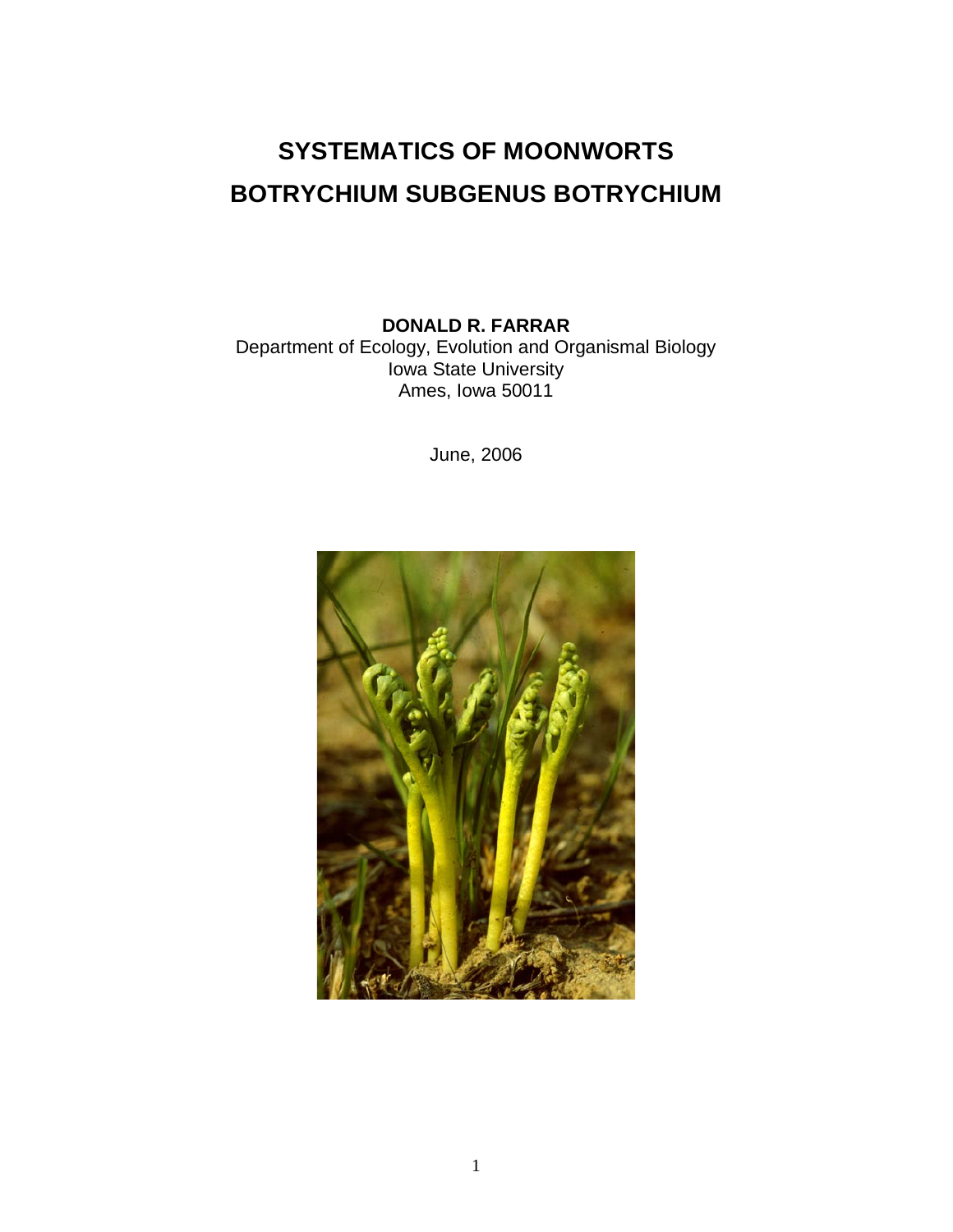### **SYSTEMATICS OF GENUS** *BOTRYCHIUM* **SUBGENUS** *BOTRYCHIUM*

### **A. Historical Review of Taxonomy and Species Recognition**

The first description of a *Botrychium* species was of *B. lunaria*, described in 1542 by Fuchs as *Lunaria minor*. Linnaeus recognized two species of *Botrychium* in his 1753 *Species Plantarum*, *B. lunaria* and *B. virginiana*. He placed both in the genus *Osmunda*. Presl (1845) was the first to use the name *Botrychium*, recognizing 17 species in his treatment of the genus. The first modern comprehensive treatment of the family and the first treatment to recognize the current subgenera was that of Clausen in his 1938 *Monograph of the Ophioglossaceae*. This publication provides the best reference point from which to discuss more recent taxonomic assessments and recognition of new species.

Clausen (1938) recognized three genera within the Ophioglossaceae: *Botrychium*, *Ophioglossum* and *Helminthostachys*. These three genera plus *Cheiroglossa*, a segregate from *Ophioglossum*, continue to be recognized by most botanists as constituting the family Ophioglossaceae and the order Ophioglossales (Wagner 1993). This order of plants has no close relatives among the ferns. Cladistic analyses based on DNA sequences consistently place the Ophioglossales as sister to the Psilotales (*Psilotum* and *Tmesipteris*) (Manhart 1995, Pryer et al. 2001).

Within the genus *Botrychium*, Clausen (1938) described three subgenera: *Eubotrychium* (= *Botrychium*), *Sceptridium* and *Osmundopteris*. The first two groups continue to be recognized as the moonworts (subgenus *Botrychium*) and the grapeferns (subgenus Sceptridium). The third of Clausen's subgenera remains controversial. Wagner (1993) continued to recognize *Osmundopteris* as the subgenus containing the North American rattlesnake fern, *B. virginianum*. Kato (1987) split *Osmundopteris* into two subgenera, *Botrypus* (containing *B. virginianum*) and *Japanobotrychium*. Using two molecular data sets plus morphological/anatomical characters, Hauk (2000) reported *Botrychium* and *Sceptridium* to be well supported entities, but found *Botrypus* to be paraphyletic.

In 1938 Clausen recognized only six species of moonworts: *Botrychium lunaria*, *B. simplex*, *B. pumicola*, *B. boreale*, *B. matricariifolium* and *B. virginianum*. All of these except *B. pumicola* were known from Europe as well as North America. While this seems over simplified compared to the current list of species, we must also credit Clausen with recognizing some varieties and subspecies that would later be defined as species. He recognized *B. minganense* as a variety of *B. lunaria*, *B. pinnatum* as *B. boreale* subspecies *obtusilobum* and *B. hesperium* as a variety of *B. matricariifolium*. Clausen undoubtedly saw herbarium collections of other western U.S. moonworts but took a conservative approach in attributing these to variation within the species he recognized. His work was based on morphology without the knowledge of chromosome numbers and the role of allopolyploidy in speciation. He probably did not see some of the less common species now recognized.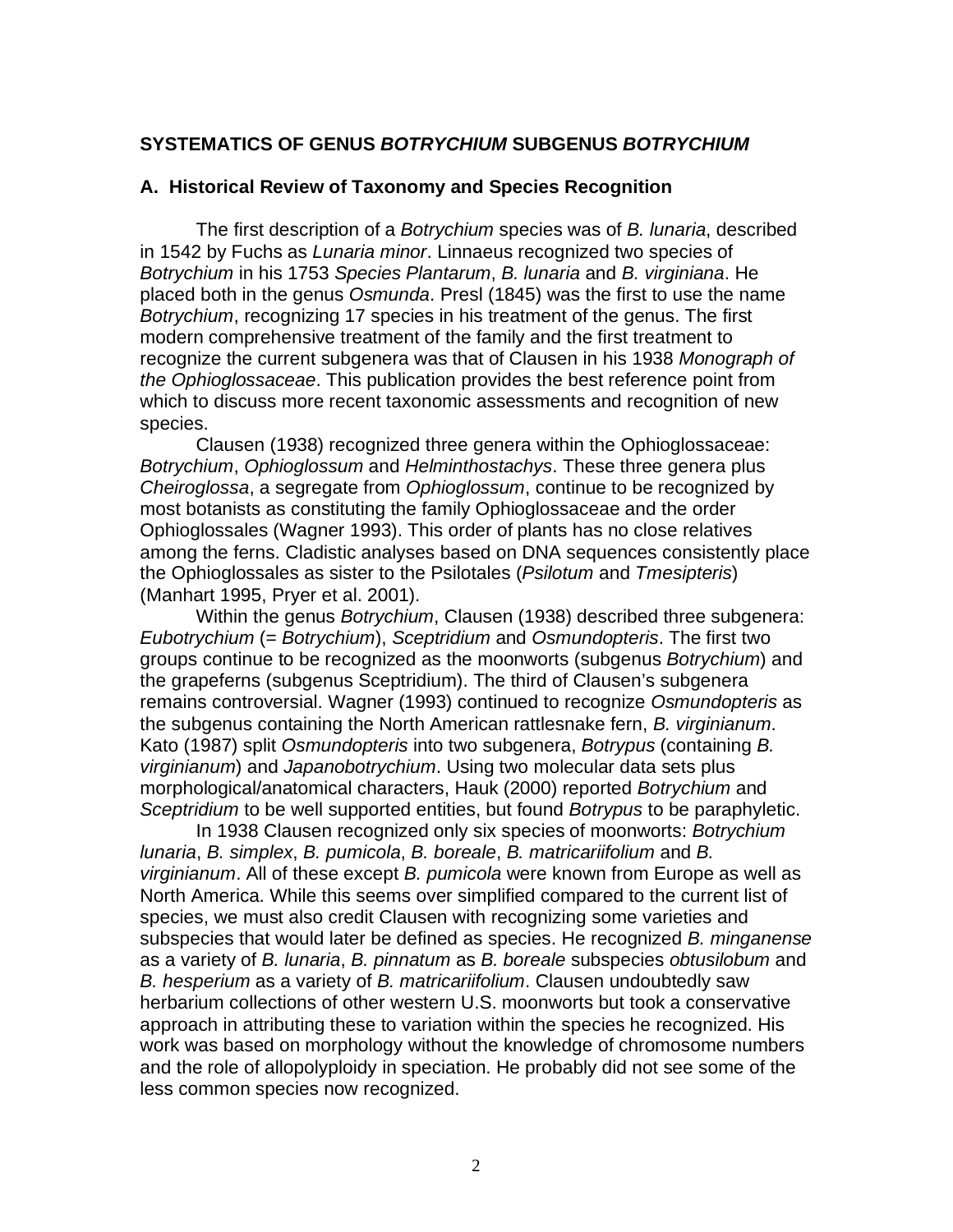Current recognition of North American species of subgenus *Botrychium* traces primarily to the work of W. H. and F. S. Wagner. Prior to Clausen's monograph, Victorin (1927) had described *B. minganense* as a new species. In 1956 Wagner and Lord confirmed the species status of that taxon listing a suite of morphological characters as well as chromosome number differentiating *B. minganense* from *B. lunaria*. Also prior to Clausen's (1938) description of *B. boreale* var. *obtusilobum*, Harold St. John (1929) had described this North American taxon as *B*. *pinnatum*. W. H. and F. S. Wagner (1983) agreed that it was a species distinct from the European *B. boreale*. In the same publication they raised Clausen's *B. matricariifolium* var. *hesperium* to species level as *B. hesperium*.

From 1981 through 1998 the number of species recognized in subgenus *Botrychium* increased rapidly. Through extensive field studies and chromosome analyses the Wagners described five new diploid species, *B. campestre*, *B. crenulatum*, *B. lineare*, *B. montanum*, and *B. pallidum*, and seven polyploid species, *B. acuminatum, B. ascendens, B. echo, B. paradoxum, B. pedunculosum, B. pseudopinnatum*, and *B. spathulatum*. Three additional species recognized by the Wagners during this period (*B. adnatum, B. alaskense, and B. michiganense*) are currently being described.

Recent work by Farrar, Johnson-Groh and Stensvold (Farrar and Johnson-Groh 1991, Farrar 2001, Stensvold et al. 2002) has resulted in recognition of three new species (*B. gallicomontanum, B. tunux,* and *B. yaaxudakeit*.

Currently the North American species of subgenus *Botrychium* include 27 species, 11 diploids ( $n = 45$ ), 15 tetraploids ( $n = 90$ ) and 1 hexaploid ( $n = 135$ ) (Table 1, 2). This list does not include *B. boreale*, the only European species not yet recorded in North America (see discussion of *B. pinnatum*). The list also does not segregate varieties of *B. simplex* that may ultimately be raised to species level (see discussion of *B. simplex*).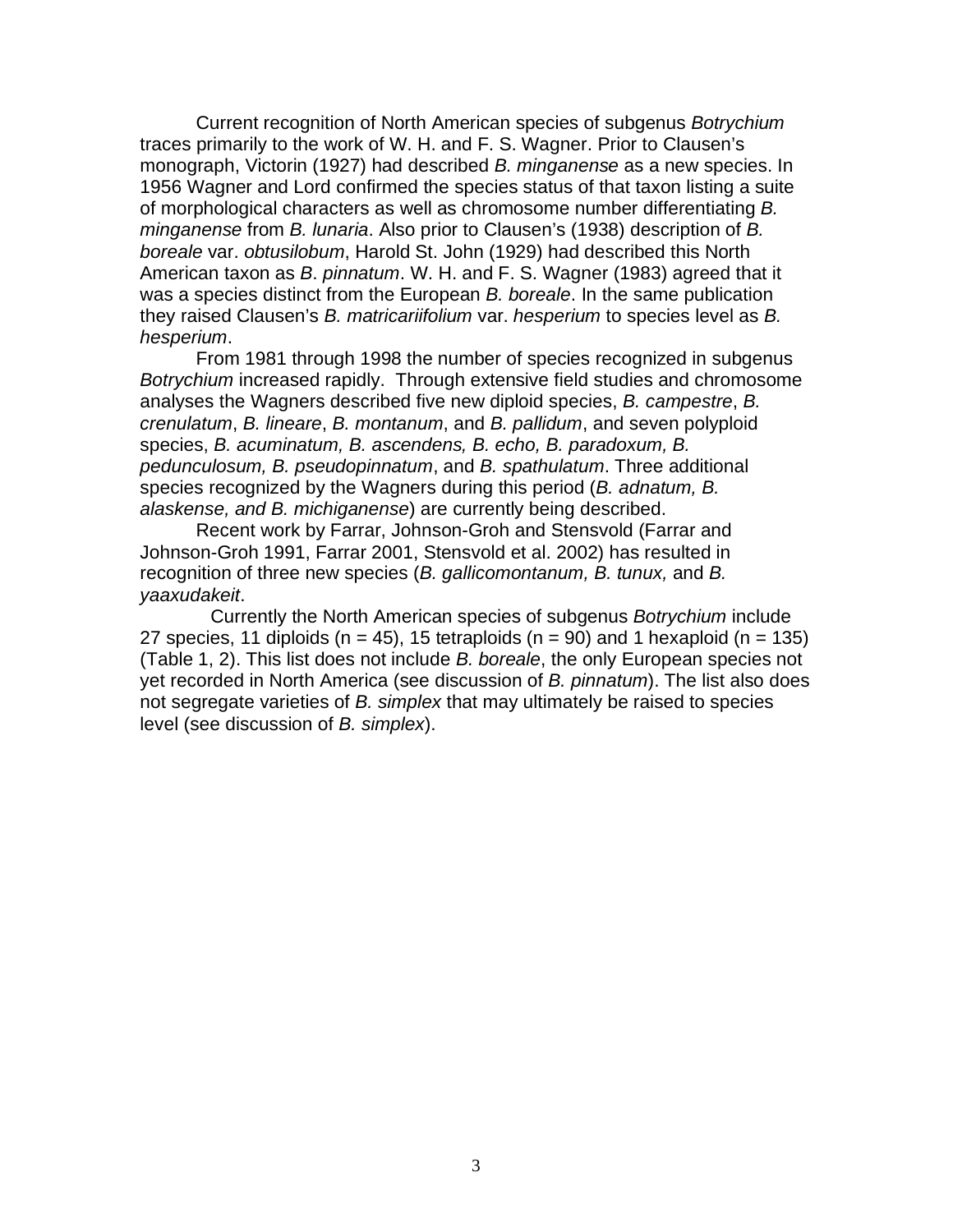| <b>Species</b>        | <b>General Distribution</b>                                                              |
|-----------------------|------------------------------------------------------------------------------------------|
| <b>B.</b> campestre   | <b>Great Lakes and northern Great Plains</b>                                             |
| <b>B.</b> crenulatum  | western mountains of US                                                                  |
| <b>B.</b> lanceolatum | boreal US and Canada<br>western and eastern mountains of NA                              |
| <b>B.</b> lineare     | Western mountains of US                                                                  |
| B. Iunaria            | boreal US and Canada<br>western mountains of NA                                          |
| <b>B.</b> montanum    | western mountains of US                                                                  |
| B. mormo              | boreal regions of Great Lakes states                                                     |
| B. pallidum           | <b>Great Lakes and northern Great Plains</b><br>occasional in Rocky Mts. and New England |
| B. pumicola           | Cascade mountains of western Oregon                                                      |
| <b>B.</b> simplex     | boreal US and Canada<br>western and eastern mountains of NA                              |
| B. tunux              | southeastern Alaska                                                                      |

**Table 1. Diploid North American Species of** *Botrychium* **subgenus** *Botrychium*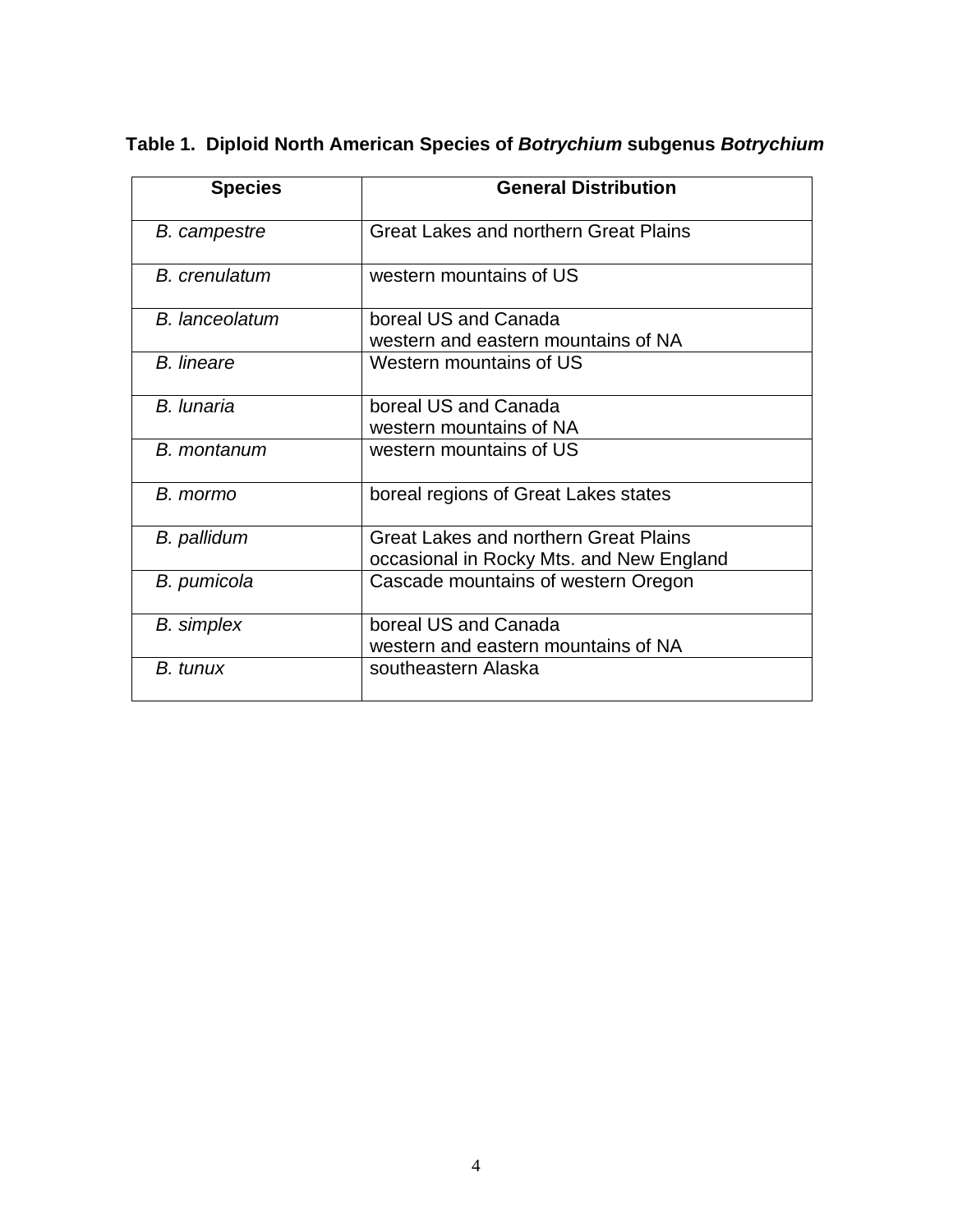| Species*                   | <b>General Distribution</b>                              | <b>Probable Parentage**</b>                      |
|----------------------------|----------------------------------------------------------|--------------------------------------------------|
| B. acuminatum***           | <b>Great Lakes states</b>                                | B. lanceolatum x B. "pallidum"                   |
| <b>B.</b> ascendens        | boreal US and Canada<br>western mountain of NA           | B. crenulatum x (B. lineare or<br>B. campestre)  |
| <b>B.</b> alaskense        | Alaska                                                   | B. lanceolatum x European B.<br>lunaria          |
| B. echo                    | <b>Rocky Mountains</b><br>(Colorado)                     | B. lanceolatum x (B. lineare<br>or B. campestre) |
| B. gallicomontanum         | western Minnesota<br>northwestern Montana                | B. campestre x B. pallidum                       |
| <b>B.</b> hesperium        | Rocky Mountains of US and<br>Canada                      | B. lanceolatum x B. "pallidum"                   |
| <b>B.</b> matricariifolium | Great Lakes and north-<br>eastern US and Canada          | B. lanceolatum x B. "pallidum"                   |
| <b>B.</b> minganense       | boreal US and Canada<br>western mountains of NA          | B. Iunaria x B. "pallidum"                       |
| B. paradoxum               | <b>Rocky Mountains of US</b>                             | undetermined                                     |
| <b>B.</b> pedunculosum     | Rocky Mountains of US<br>rare in Quebec and Alaska       | B. lanceolatum x B. "pallidum"                   |
| <b>B.</b> pseudopinnatum   | <b>Northern Great Lakes</b>                              | B. lanceolatum x B. lunaria x<br>B "pallidum"    |
| <b>B.</b> pinnatum         | western North America                                    | B. lanceolatum x American B.<br><i>Iunaria</i>   |
| <b>B.</b> spathulatum      | <b>Great Lakes states</b><br>Alaska and western Canada   | European B. Iunaria x B.<br>lineare              |
| B. yaaxudakeit             | Alaska and western Canada<br>(Montana)                   | American B. Iunaria x<br>European B. lunaria     |
| B. 'adnatum'               | Northwestern Montana                                     | B. simplex x B. pallidum                         |
| B. 'michiganense'          | Great Lakes, Black Hills, US<br>northern Rocky Mountains | B. lanceolatum x B. "pallidum"                   |

**Table 2. Polyploid North American Species of** *Botrychium* **subgenus** *Botrychium* 

\*Species in single quotes are undescribed. Names are provisional pending official publication. Two additional tetraploid taxa are under study.

\*\*Determined by allelic comparison to known diploid species (see next section). *B. "pallidum*" is a species that among known diploid species is most similar to extant *B. pallidum* but containing alleles not present in that species. Possibly *B. "pallidum"* is extinct.

\*\*\**B. acuminatum* is genetically undifferentiated from *B. matricariifolium* and morphological intermediates exist.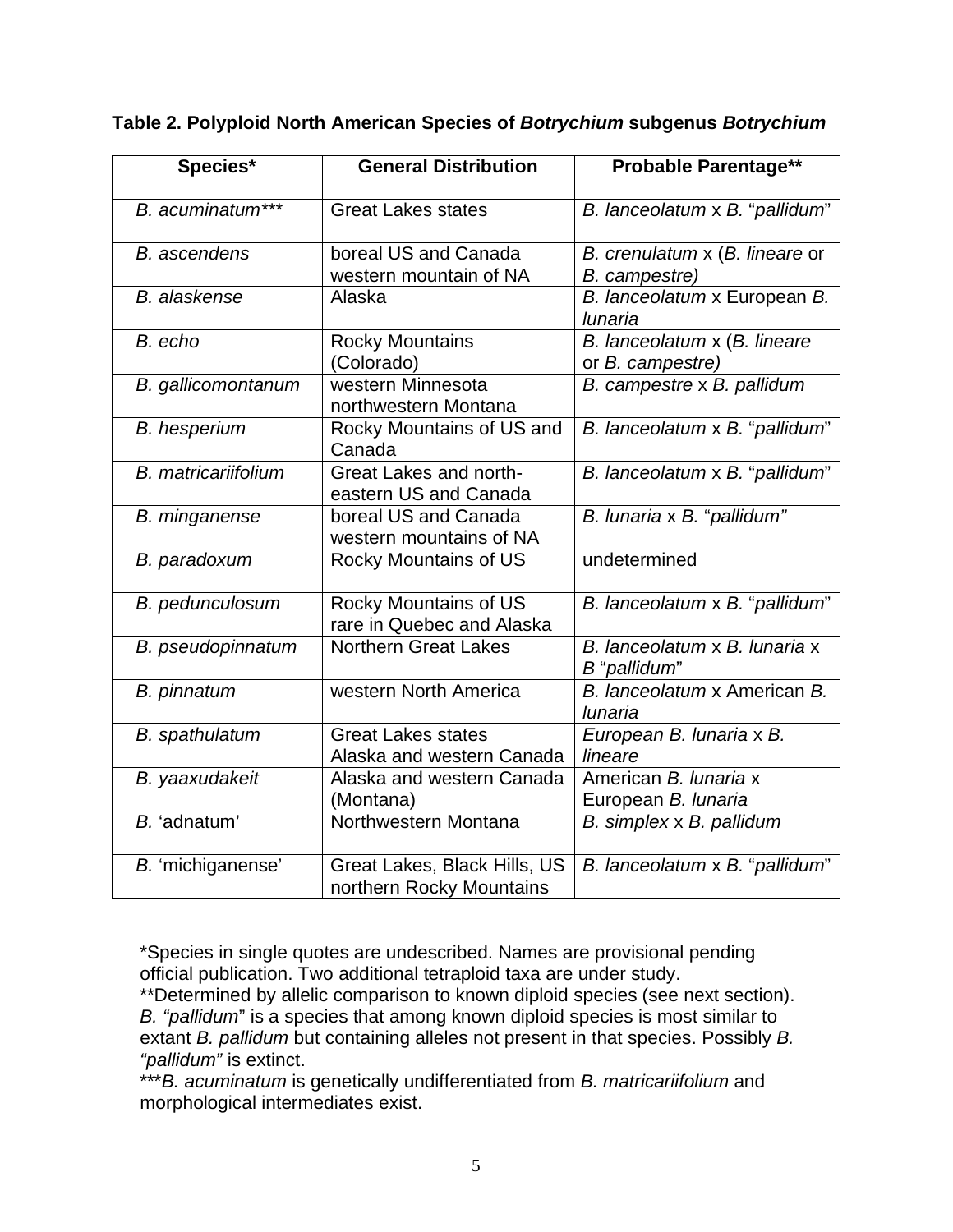### **B. Morphology and Identification of** *Botrychium*

Members of the Ophioglossaceae have a peculiar morphology, unlike any other ferns. They are described and differentiated using terms and concepts specific to the family, genus and subgenus as outlined below (see Figure 1).

*Botrychium* species typically produce one leaf per year from an underground upright stem with a single apical meristem. The above-ground portion of a mature leaf is divided into two axes. One axis, bearing an expanded, usually photosynthetic lamina or blade, is called the **trophophore** or sterile segment. The other axis, bearing numerous globose sporangia, is called the **sporophore** or fertile segment. The trophophore and sporophore are joined into a **common stalk** or petiole, usually near the base of the expanded lamina. The common stalk extends underground to the stem apex where its base encloses the apical bud.

 Moonworts vs Grapeferns and Rattlesnake Fern.—Moonworts belong to subgenus *Botrychium*, one of three subgenera of genus *Botrychium* in North America. Species of subgenus *Sceptridium* are known as the evergreen grapeferns. In addition to being everggreen, they differ from moonworts (subgenus *Botrychium*), in their generally larger size (trophophore width usually greater than 2"), leathery texture, trophophore attitude (blade held  $\pm$  parallel to the ground) and position of the trophophophore – sporophore union (at or below ground level). Although the trophophore of large moonworts may equal or exceed that of grapeferns in length, it is seldom greater than 2" in width and usually much narrower. Moonworts have a fleshy or delicate texture with the trophophore angled distinctly upward. With the exception of *B. simplex*, the sporophore – trophophore union of moonwort species is well above ground level. In *B. simplex*, pinnae above the first pair are simple and fan-shaped whereas those of grapeferns are elongate and often lobed or pinnately divided. Small plants with no sporophore present are almost always grapeferns or rattlesnake fern.

Plants of subgenus *Osmundopteris*, the rattlesnake fern (*B. virginianum*), are usually much larger than moonworts, but in some habitats they may be of equal size, have a blade texture similar to that of many moonworts, and have a high sporophore – trophophore junction. Small plants of *B. virginianum* can be differentiated from all moonworts except *B. lanceolatum* by their distinctly triangular and glossy surfaced trophophore. They can be differentiated from *B. lanceolatum* by the long stalk of the sporophore as compared to the very short stalk (shorter than or equal in length to the spore-bearing portion) of the sporophore of *B. lanceolatum*.

Moonwort characteristics.—Diagnostic characteristics of moonworts are present in both sporophore and trophophore, but more numerous in the latter (Figure 1). Moonworts are of three basic forms, the once-dissected (pinnate), fan-leaflet form of most diploid species (Figure 1d), the triangular, twicedissected (bipinnate) form of *B. lanceolatum* (Figure 1f), and the intermediate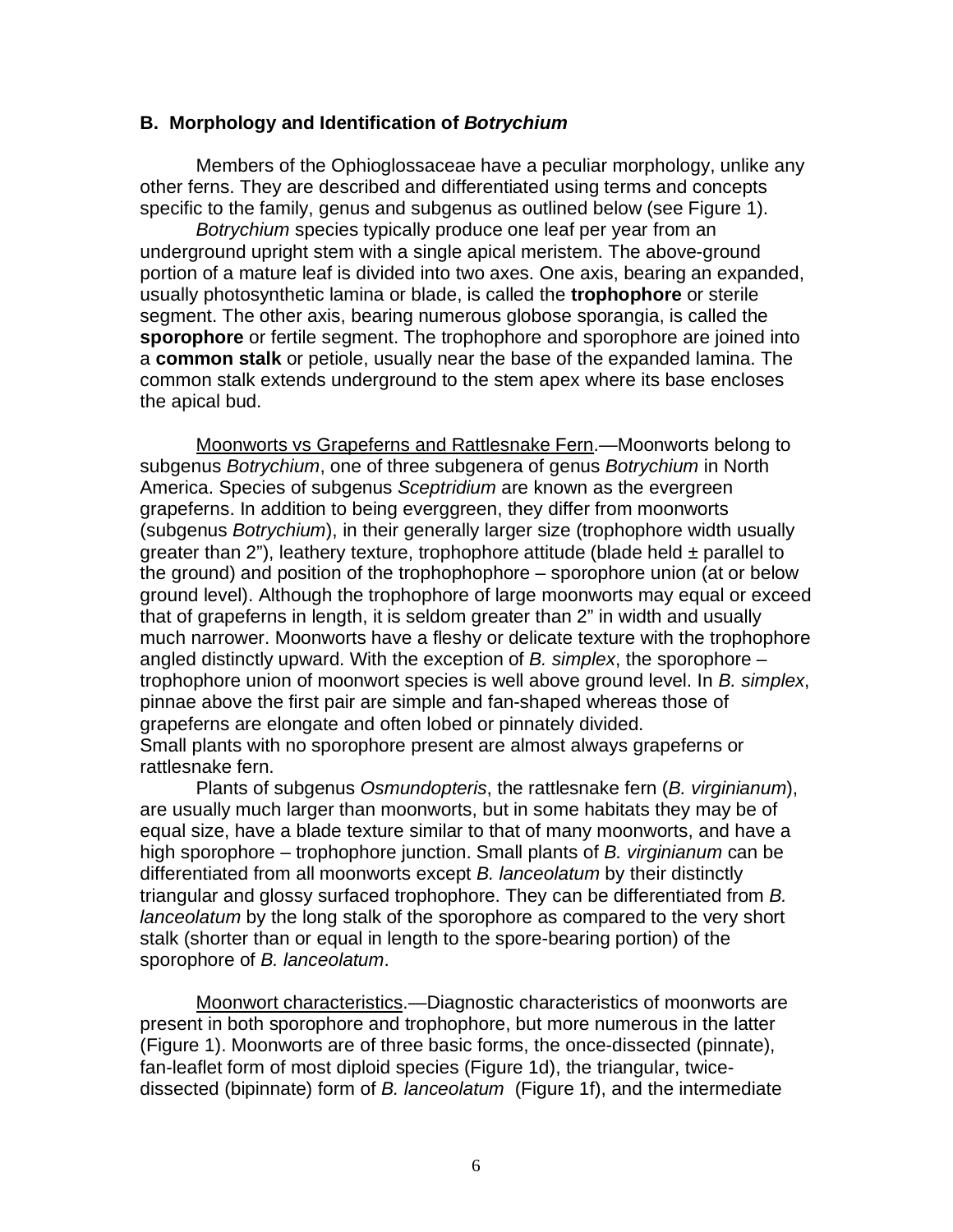(pinnate-pinnatifid) form of the allopolyploid species derived from ancestral hybridization between *B. lanceolatum* and species of the fan-leaflet group (Figure 1e). The last two are sometimes referred to as the **midribbed** species because their pinnae have strong central veins, whereas those of the fan-leaflet species have multiple parallel veins of equal size. Presence of a midrib in the basal pinnae is a good way to identify plants of the pinnate-pinnatifid group when they are too small to have developed pinna lobing.

Unusually large plants of the fan-leaved, once-pinnate species may have lower pinnae that become secondarily divided, more or less repeating the general morphology of the entire trophophore. This is especially true of *B. simplex*, but occasionally it happens in most species. However, this subdivision of pinnae is seldom repeated in non-basal pinnae as it is in the pinnate-pinnatifid species.

Initial segregation of species in the fan-leaflet group is usually made on the basis of **pinna span**. Pinna span refers to that portion of a circle that is "spanned" by the outer circumference of the pinna (Figure 5c). Convenient dividing points are: less than 60 $^{\circ}$ , between 60 $^{\circ}$  and 120 $^{\circ}$ , between 120 $^{\circ}$  and 180 $^{\circ}$ , and greater than 180°. Pinna bases may be sessile or short-stalked. Pinna sides may be straight or concave, and converge at angles producing pinna bases that are acuminate (<30 $^{\circ}$ ), acute (30-90 $^{\circ}$ ), obtuse (>90 $^{\circ}$ ), truncate (180 $^{\circ}$ ) or cordate (>180°). The **outer pinna margin** may be entire, crenulate, dentate, lacerate or lobed. Unless noted otherwise, when used in a key or species description, pinna characters refer to the basal pinnae which are typically the largest, broadest and most highly dissected.

The trophophore may be sessile or stalked (petioled) below the basal pair of pinnae. If stalked, the degree of **trophophore stalk** is best measured in relation to the distance between the first two pair of pinnae, i.e. whether the trophophore stalk is longer or shorter than the distance between the first two pair of pinnae.

A number of moonwort species have a glaucous surface giving them a gray or bluish cast that easily distinguishes them from species with a deeper green color and often a lustrous surface.

**Plant size varies considerably in most populations and is of limited usefulness in identifying species**. Small plants often fail to fully develop the characters of full-sized plants, especially in pinna span and margin dissection. Exceptionally large plants often develop abnormalities (unusually large and highly divided basal pinnae, often with extra sporangia or small sporophores, and otherwise misshapen pinnae) uncharacteristic of the species.

**Sporangia are occasionally produced on the basal trophophore pinnae of all species**. Regular occurrence of these extra, or supernumerary, sporangia is limited to two species, *Botrychium ascendens* and *B. pedunculosum*, but not all plants of these species have supernumerary sporangia, especially when growing in deep shade. *Botrychium paradoxum* is a special case in which no trophophore is produced. Instead, the trophophore has been converted to a second sporophore. *Botrychium* X*watertonense* is a sterile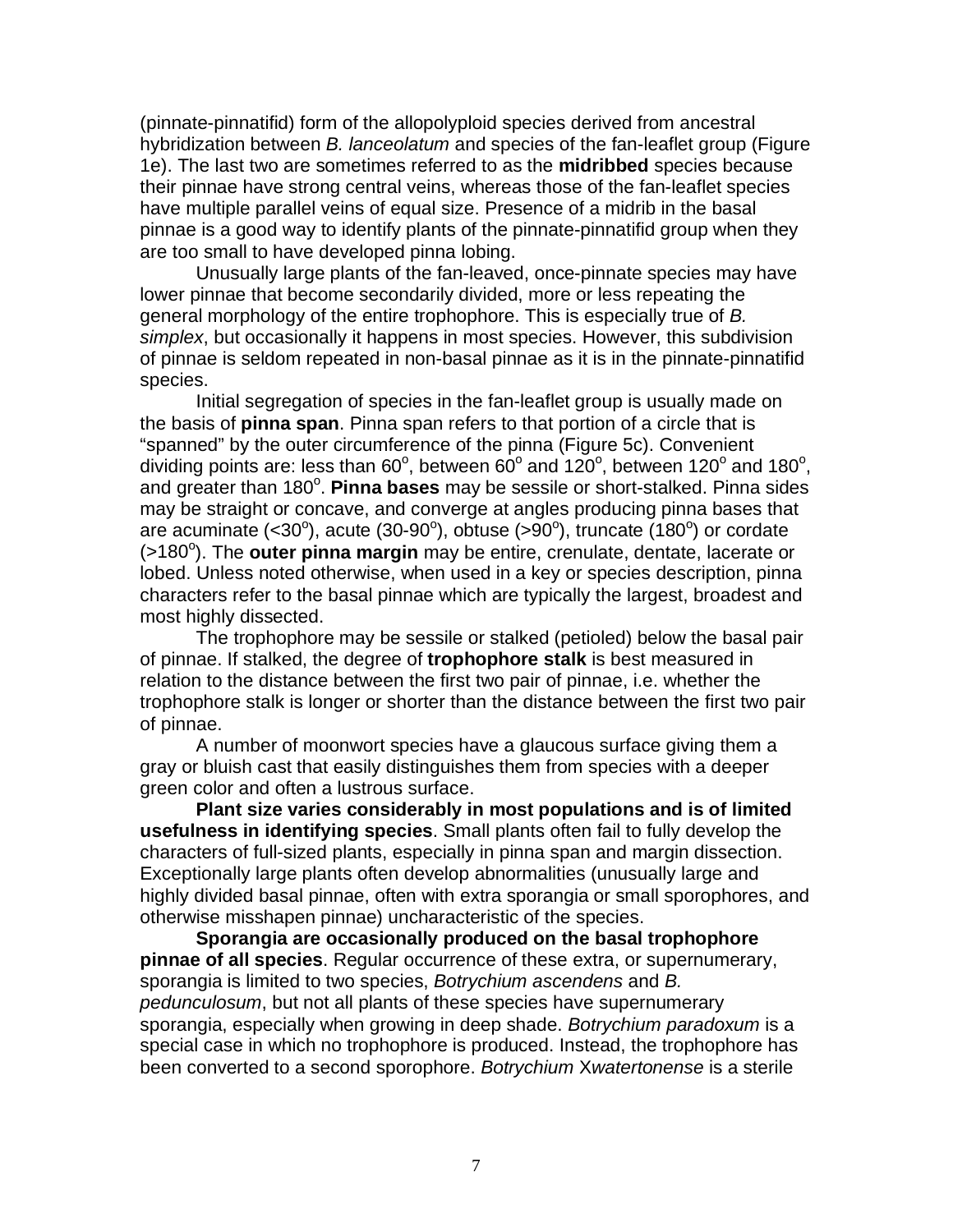

Figure 1. Morphology and terms used in moonwort identification.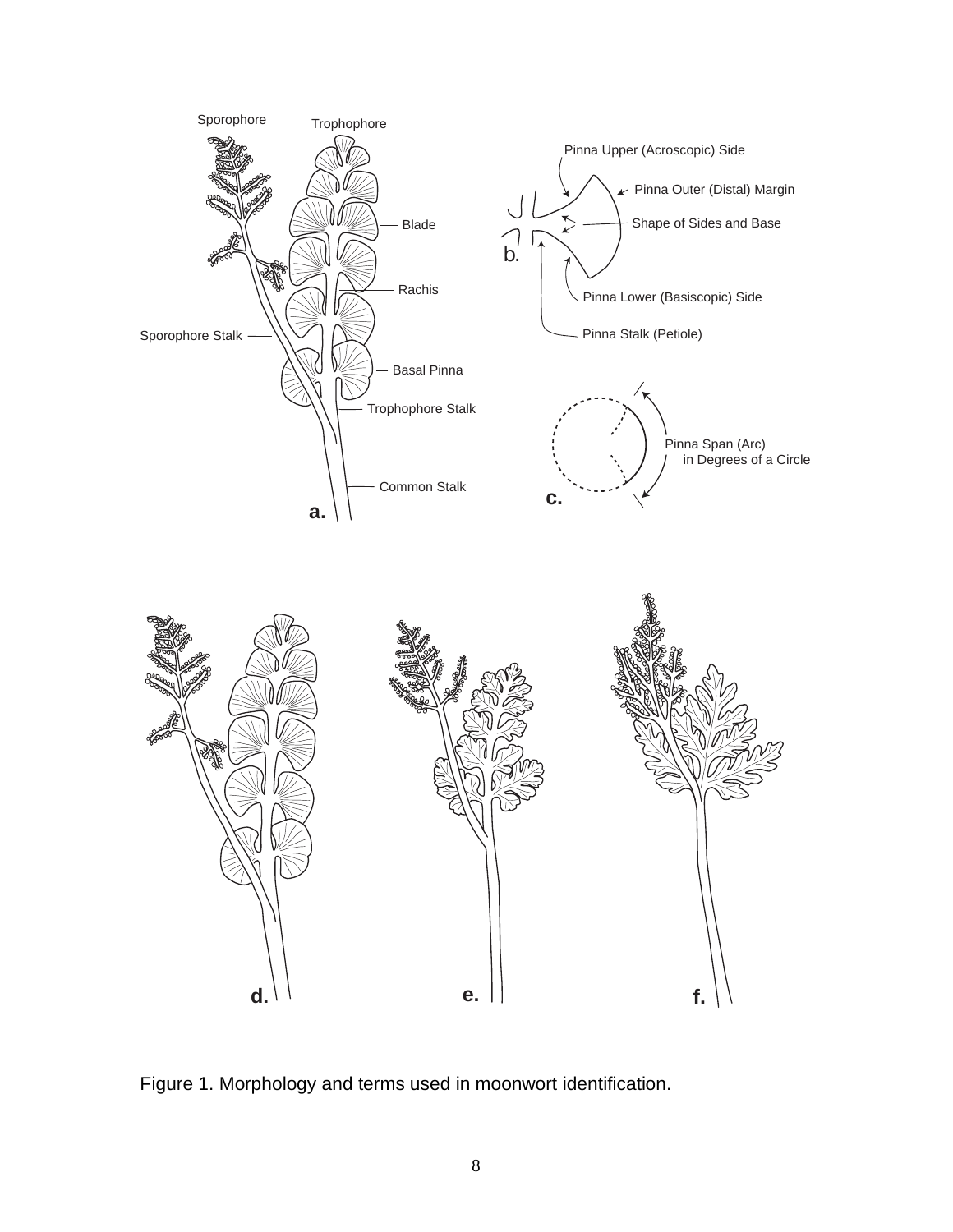first-generation hybrid between *B. paradoxum* and *B. michiganense* in which all pinnae of the trophophore produce sporangia around their margins.

The sporophore of *B. lanceolatum* is usually divided into three main branches. This character may or may not be expressed in allopolyploid taxa having *B. lanceolatum* as one parent. When present, a distinctly three parted sporophore is usually a good indicator of ancestral parentage by *B. lanceolatum*.

One of the most useful sporophore characters is the length of the **sporophore stalk**. This character must be used with caution because **the sporophore stalk continues to lengthen until the time of spore release**. The most useful comparison is the length of the sporophore stalk relative to the entire length of the trophophore, i.e., whether the sporangia-bearing portion of the sporophore is raised entirely above the trophophore at the time of spore release. The degree of sporophore branching and the length and angle of the branches may also be useful.

Spore size is a useful character, especially in distinguishing between diploid and polyploid species. Most diploid species have spores that are significantly smaller than those of tetraploids with which they might be confused. For example, the spores of *B. lunaria* range from 24 to 32 microns whereas those of *B. minganense* range from 32 to 40 microns (Wagner and Lord 1956). The spores of *B. simplex* are unusually large for a diploid species, ranging from 40 to 50 microns.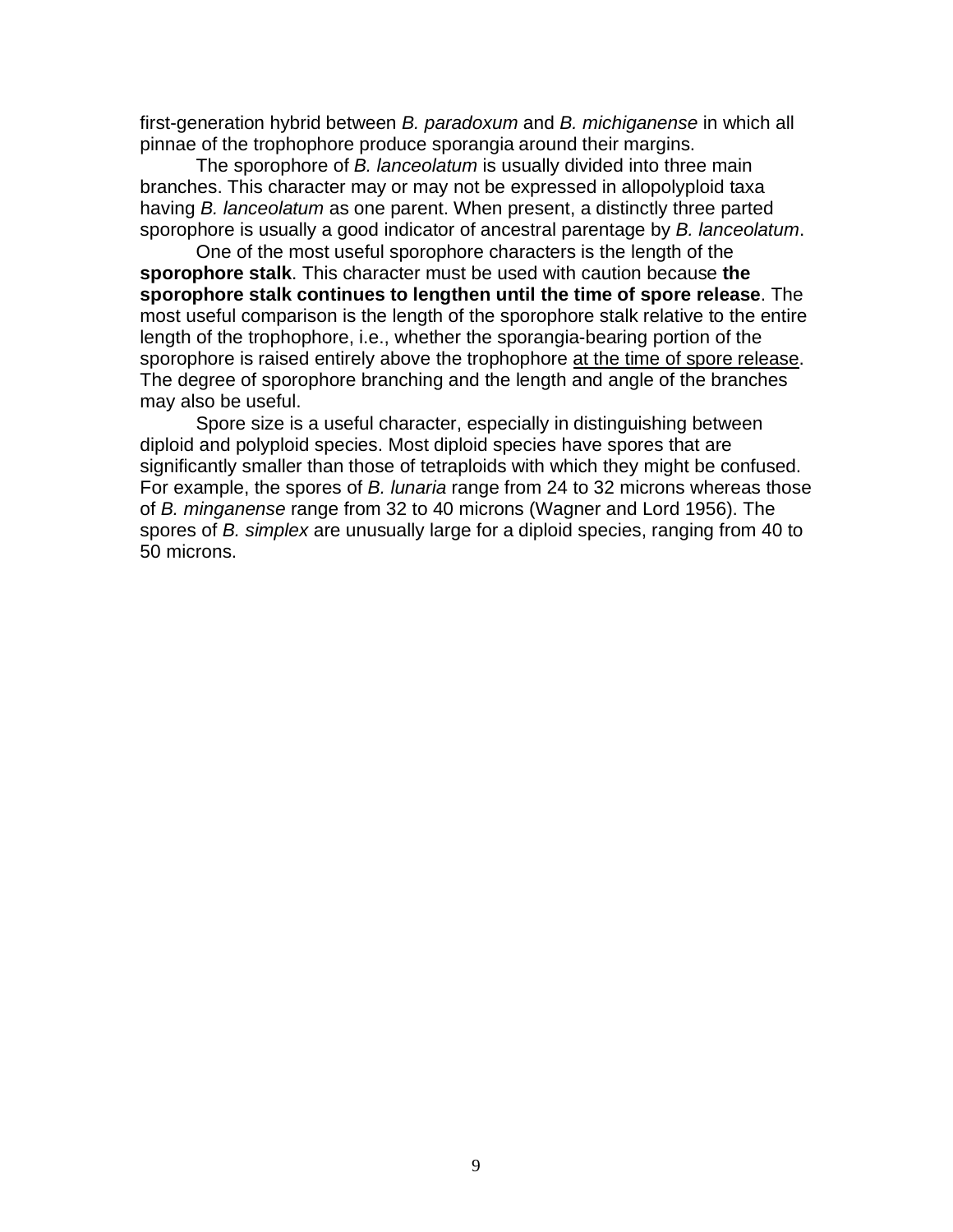| species<br>character                                                                   |                         | ascendens campestre     | crenulatum          | lineare                 | lunaria              | minganense             | montanum                | pallidum                         | pumicola                           | simplex                             | tunux              | yaaxudakeit          |
|----------------------------------------------------------------------------------------|-------------------------|-------------------------|---------------------|-------------------------|----------------------|------------------------|-------------------------|----------------------------------|------------------------------------|-------------------------------------|--------------------|----------------------|
| stalked trophophore                                                                    | <b>PO</b>               | <b>DO</b>               | yes                 | <b>DO</b>               | no (yes)             | yes                    | yes                     | yes                              | no (yes)                           | yes                                 | yes                | yes                  |
| trophophore stalk length<br>relative to avg. pinna<br>spacing                          | V                       | V                       | ٨<br>ŏ<br>V         | V                       | V                    | ٨<br>ŏ<br>$\mathbf{I}$ | Λ                       | Λ<br>ŏ<br>Ш                      | $\mathsf{V}$                       | Λ                                   | V                  | v                    |
| sporophore stalk length<br>relative to trophophore<br>length                           | $10 =$                  | V                       | Ш<br>$\frac{1}{2}$  | V                       | ٨                    | $10 =$                 | ٨<br>S,<br>Ш            | Ш<br>S,<br>V                     | V                                  | ٨                                   | V                  | ٨                    |
| disproportionate spacing<br>between 1 <sup>st</sup> and 2 <sup>nd</sup><br>pinna pairs | S                       | <b>DU</b>               | S                   | <b>DO</b>               | S                    | no (yes)               | yes (no)                | yes (no)                         | yes                                | yes                                 | co                 | <b>DU</b>            |
| disproportionately<br>basal pinnae<br>enlarged                                         | œ                       | <b>DU</b>               | S                   | <b>DO</b>               | <b>DU</b>            | les) or                | <b>DU</b>               | S                                | yes                                | yes                                 | co                 | no (yes)             |
| basal pinnae<br>pinnately divided                                                      | g                       | 0u                      | S                   | g                       | S                    | <b>DO</b>              | S                       | g                                | yes                                | yes                                 | 0u                 | $\epsilon$           |
| basal pinnae with<br>sporangia                                                         | often                   | rarely                  | rarely              | rarely                  | œ                    | $r$ arely              | rarely                  | rarely                           | sporophore)<br>no (may<br>be extra | no (may<br>be extra<br>sporophores) | ou                 | <b>DU</b>            |
| span of basal pinnae ( <sup>0</sup> )                                                  | $60 - 90$               | $10 - 45$               | $90 - 160$          | $10 - 45$               | $120 - 180$          | $60 - 120$             | $0 - 60$                | $60 - 100$                       | $90 - 120$<br>if simple            | 60 - 120<br>if simple               | $120 - 180$        | 180 - 250            |
| span of third pinnae ( <sup>O</sup> )                                                  | 45 - 60                 | $10 - 45$               | $60 - 90$           | $10 - 45$               | $60 - 90$            | $60 - 90$              | $0 - 30$                | $60 - 90$                        | $90 - 120$                         | $60 - 90$                           | $60 - 90$          | $90 - 180$           |
| basal pinnae cleft                                                                     | often                   | often                   | $r$ arely           | often                   | rarely               | $r$ arely              | rarely                  | often                            | often                              | often                               | rarely             | rarely               |
| third pinnae cleft                                                                     | often                   | often                   | rarely              | often                   | rarely               | rarely                 | rarely                  | rarely                           | rarely                             | rarely                              | rarely             | $\overline{c}$       |
| upper pinnae adnate to<br>rachis                                                       | g                       | rarely                  | S                   | g                       | g                    | rarely                 | yes                     | $\blacksquare$<br>ŏ<br>$\ddot{}$ | $\frac{5}{4}$                      | yes                                 | 0u                 | 0u                   |
| pinna ascending                                                                        | yes                     | yes                     | S                   | yes                     | yes                  | yes                    | yes                     | S                                | yes                                | yes                                 | 0u                 | yes                  |
| pinna shape                                                                            | spatulate<br>fan to     | spathulate<br>linear to | lunate<br>fan to    | linear to<br>spathulate | fan to<br>Iunate     | spathulate<br>fan to   | blocky                  | spathulate<br>fan to             | spathulate<br>fan to               | fan to<br>butterfly                 | fan to<br>Iunate   | lunate               |
| pinna margin                                                                           | dentate to<br>fimbriate | dentate to<br>lobed     | crenulate<br>finely | dentate to<br>lobed     | entire to<br>dentate | entire to<br>lobed     | dentate to<br>fimbriate | entire to<br>dentate             | entire to<br>lobed                 | crenulate<br>entire to              | entire to<br>lobed | entire to<br>dentate |
| basal pinna shape                                                                      |                         |                         | くど                  |                         |                      |                        |                         |                                  |                                    |                                     |                    |                      |

# Characters of the once-pinnate species of moonworts (Botrychium subgenus Botrychium) **Characters of the once-pinnate species of moonworts (***Botrychium* **subgenus** *Botrychium***)**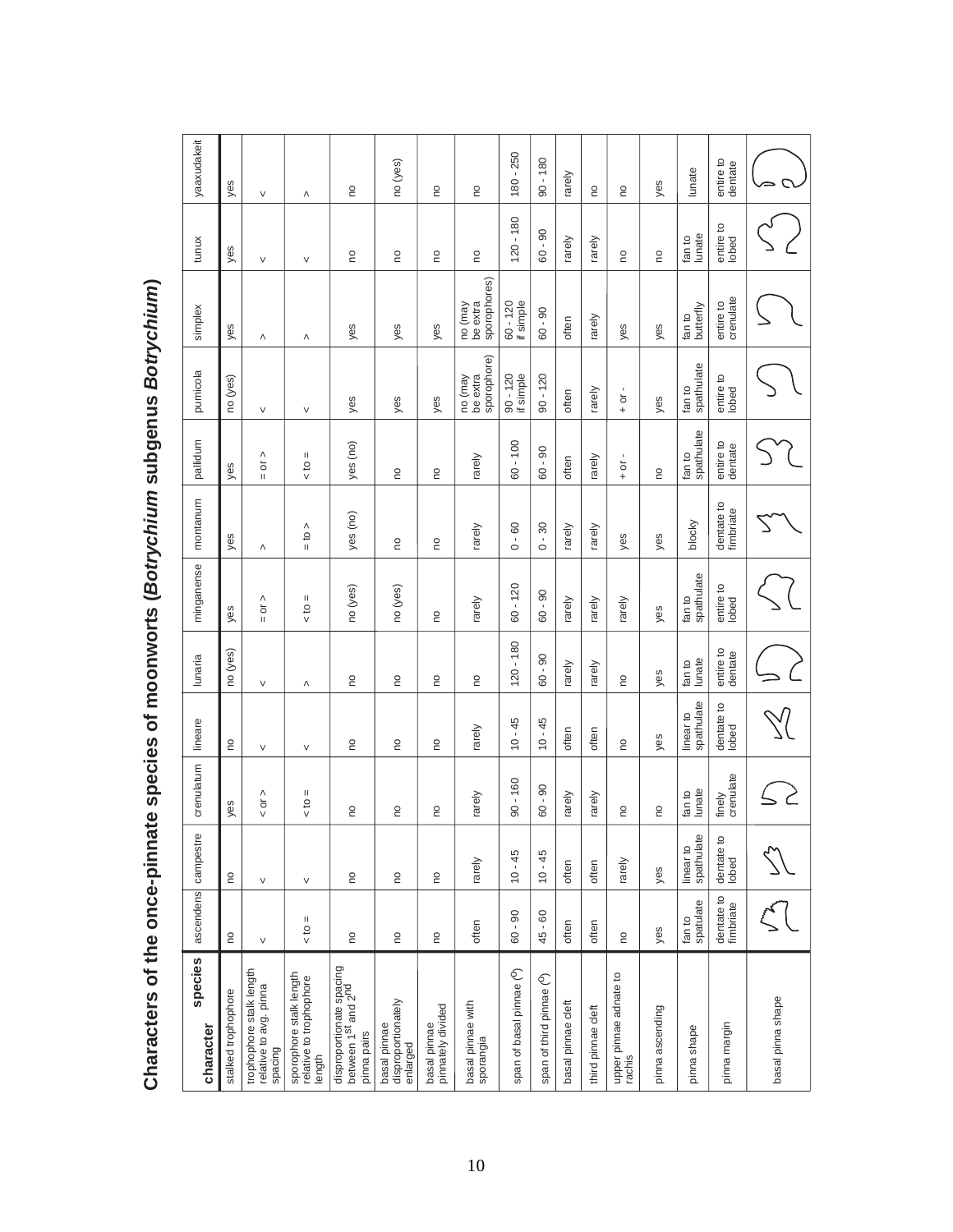| species<br>character                                        | alaskense    | echo      | hesperium                 | lanceolatum              | michiganense       | pedunculosum           | pinnatum     |
|-------------------------------------------------------------|--------------|-----------|---------------------------|--------------------------|--------------------|------------------------|--------------|
| trophophore<br>dissection                                   | pinnate      | pinnate   | pinnate                   | ternate                  | pinnate            | pinnate                | pinnate      |
| trophphore surface                                          | lustrous     | glaucous  | glaucous                  | lustrous                 | glaucous           | glaucous               | lustrous     |
| middle pinnae base                                          | acute        | acute     | obtuse                    | acute                    | acute              | obtuse                 | obtuse       |
| pinna apices                                                | acute        | acute     | rounded                   | acute                    | rounded to acute   | rounded to acute       | rounded      |
| pinna lobes                                                 | spreading    | spreading | parallel to<br>converging | spreading to<br>parallel | parallel           | parallel               | parallel     |
| disproportionately<br>basal pinnae<br>enlarged              | OU           | <b>DU</b> | yes (no)                  | yes (no)                 | yes                | no (yes)               | <b>PO</b>    |
| shorter than average<br>trophophore stalk<br>pinna spacing  | yes          | yes       | po                        | yes                      | yes                | po                     | yes          |
| sporangia on basal<br>pinnae                                | <b>DU</b>    | <b>DU</b> | œ                         | œ                        | S                  | yes                    | œ            |
| sporophore<br>branching                                     | ternate      | pinnate   | ternate                   | ternate                  | ternate or pinnate | ternate                | pinnate      |
| trophophore length<br>much shorter than<br>sporophore stalk | yes          | <b>DO</b> | po                        | yes                      | <b>PO</b>          | yes                    | <b>PO</b>    |
| common stalk<br>color                                       | red or green | green     | green or $1/2$ brown      | green or red             | green              | $1/2$ red, $1/2$ green | red or green |
| pinna outline<br>upper<br>mid                               |              |           |                           |                          |                    |                        |              |
| basal                                                       |              |           | $\sum_{i=1}^{n}$          |                          |                    | <b>Negle</b>           |              |

Characters of the twice-pinnate species of moonworts (Botrychium subgenus Botrychium) **Characters of the twice-pinnate species of moonworts (***Botrychium* **subgenus** *Botrychium***)**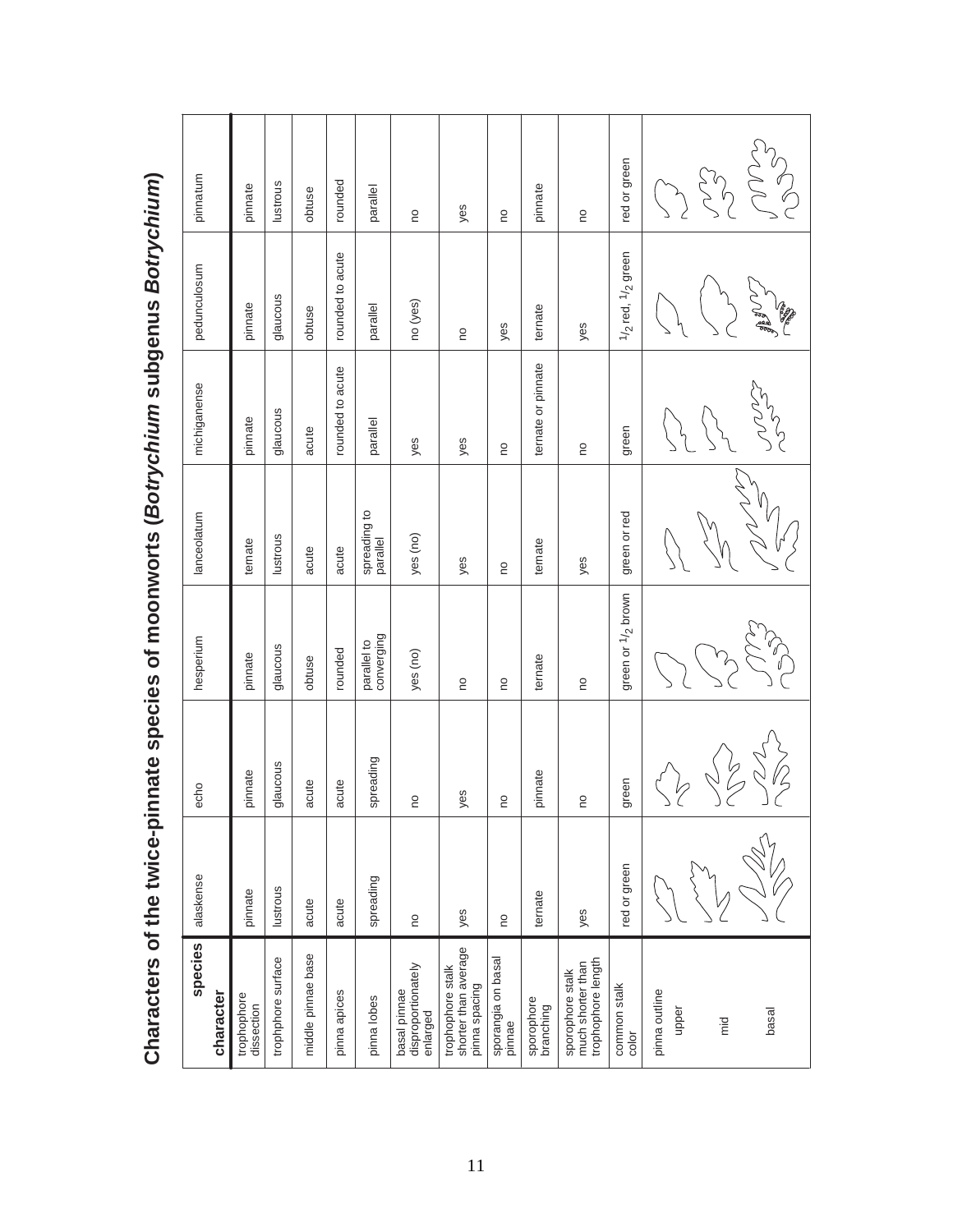# **Key to Eastern Species of Moonwort Ferns (***Botrychium* **subgenus** *Botrychium***)**

- 1. Pinnae above the basal pair fan-shaped, rhombic or linear, sometimes cleft into segments, but not pinnately lobed or divided, veins equal and evenly distributed. . . **2** *(the once dissected, pinnate species)*
- 1. Pinnae above the basal pair ovate or elliptic, often pinnately lobed or divided, middle veins larger and more crowded. . . **17** *(the twice dissected, bipinnate and pinnate-pinnatifid species)*
- 2. Basal pinna pair often conspicuously enlarged and/or more distinctly stalked than others, in large plants pinnately divided and replicating the central rachis and pinnae. . . **3**
- 2. Basal pinna pair not conspicuously larger or more stalked than second pinna pair and not pinnately divided. . . **4**
- 3. Middle pinnae broadly attached to rachis and strongly decurrent. . .

### *B. simplex* var. *simplex*

- 3. Middle pinnae narrowly attached to rachis and slightly or not at all decurrent. . *B. simplex* var. *compositum*
- 4. Middle (and sometimes basal) pinnae wider than long, often rhombic, broadly attached and strongly decurrent to rachis. . . **5**
- 4. Middle pinnae longer than wide, not rhombic, narrowly attached to rachis, not strongly decurrent. . . **7**
- 5. Plants stout; pinnae fleshy, white to pale green to green, with more or less straight outer margins; basal pinnae not elongated. . . *B. mormo*
- 5. Plants slender; pinnae thin, yellow-green, with outer margins wavy to round; basal pinnae often elongated anteriorly. . . **6**
- 6. Sporophore stalk at spore release longer than common stalk and longer than the trophophore. . . *B. simplex* var. **simplex**
- 6. Sporophore stalk at spore release shorter than common stalk and shorter than or equal to the length of the trophophore. .

### *B. simplex* var. *tenebrosum*

- 7. Basal pinnae narrow, with a span (degrees of a circle spanned by the outer margin) of less than 45°. . . 8
- 7. Basal pinnae wedge-shaped to half-moon shaped, with a span of  $> 60^\circ$ ... **9**
- 8. Pinna width increasing toward outer margin that is lobed to shallowly cleft; largest pinnae in middle of trophophore. . . *B. campestre*
- 8. Pinna width not increasing toward outer margin that is often cleft into two or four linear segments; basal pinnae the largest. . . *B. lineare*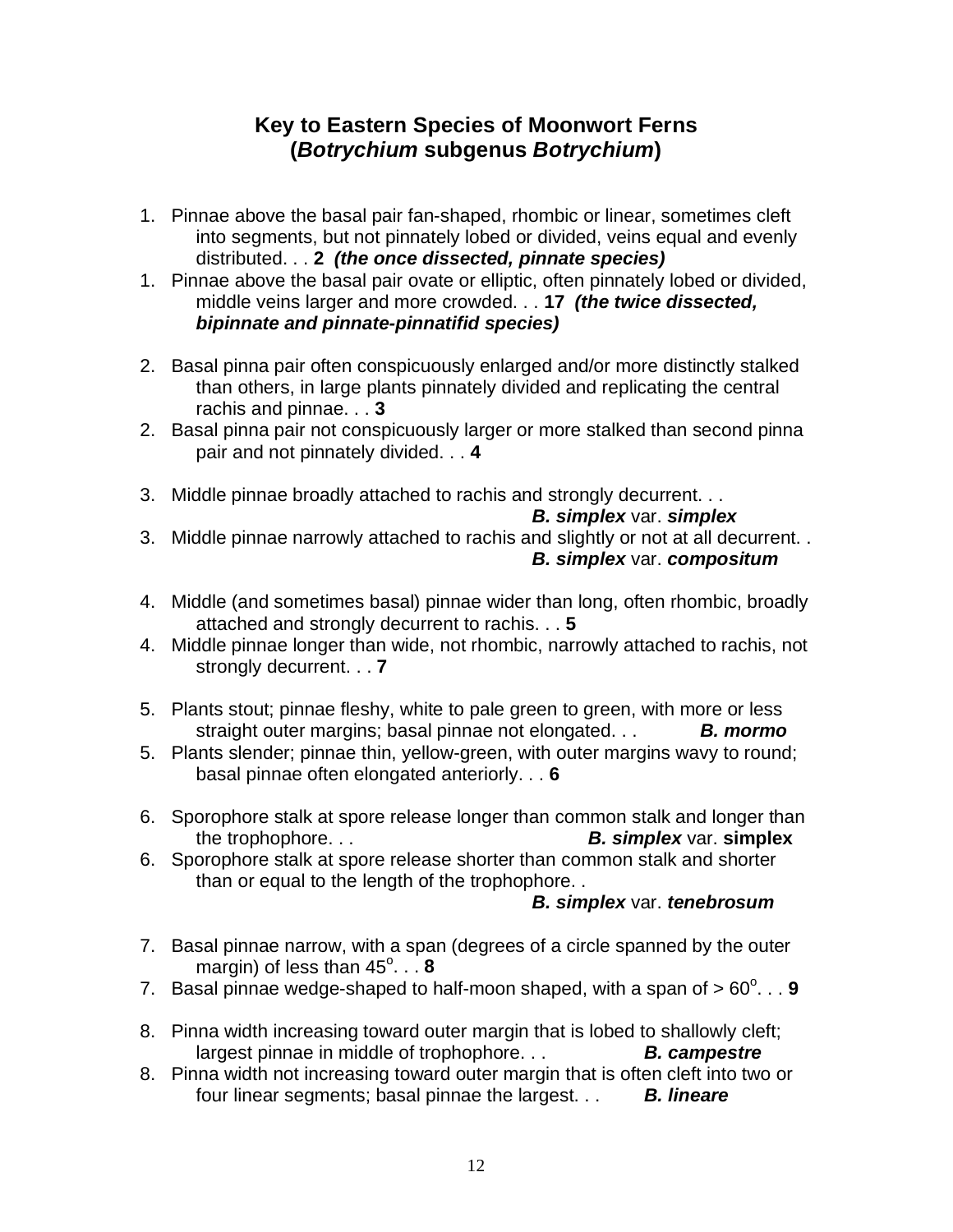- 9. Basal pinnae wedge-shaped to broadly spathulate (a wedge with rounded margins) with a pinna span of  $60 - 120^\circ$ ... **10**
- 9. Basal pinnae half-moon-shaped, with a pinna span of  $120 180^\circ$ ... **15**
- 10. Trophophore sessile or short-stalked. . . **11**
- 10. Trophophore distinctly stalked. . . **12**
- 11. Trophophore sessile; pinna outer margins entire to coarsely dull-toothed to shallowly cleft into non-spreading lobes; basal sporophore branches long, often branched and twisted; basal pinnae seldom bearing sporangia\*. . .

*B. spathulatum*

- 11. Trophophore sessile to short-stalked; pinna outer margins sharply toothed, sometimes deeply cleft into spreading lobes with toothed outer margins; basal sporophore branches short, unbranched and straight; basal pinnae often bearing sporangia\*. . . *B*. *ascendens*
- 12. Sporophore tall, its stalk (at time of spore release) equal to or exceeding the total length of the trophophore; sporophore branches spreading, not overlapping; pinnae fan-shaped and entire to shallowly lobed. . .

*B. minganense*

- 12. Sporophore short, its stalk (at time of spore release) 3/4 or less the entire length of the trophophore; sporophore branches ascending and overlapping; pinnae entire to deeply cleft into 2 (4) lobes. . . **13**
- 13. Pinnae entire or symmetrically cleft, outer margins regularly dentate; basal pinnae often bearing supernumerary sporangia\*. . . *B. ascendens*
- 13. Pinnae entire or asymmetrically cleft into a larger upper and smaller lower lobe; basal pinnae seldom bearing supernumerary sporangia. . . **14**
- 14. Plants in the field with a whitish-green appearance (changing to green following collection and storage); outer pinna margins entire to crenulate; pinnae evenly spaced. . . **B. pallidum**
- 14. Plants dull green; outer pinna margins entire to irregularly toothed; space between  $1^{st}$  and  $2^{nd}$  pinna pair disproportionately large. . .

### *` B. gallicomontanum*

- 15. Plants in the field with a whitish-green appearance, medial pinnae broadly attached to rachis; usually 4 or fewer pinna pairs; often cleft into larger upper and smaller lower lobes. . . **B. pallidum**
- 15. Plants in the field deep green to yellow-green, medial pinnae narrowly attached to rachis; usually 5 or more pinna pairs; if lobed, lobes more or less equal. . . **16**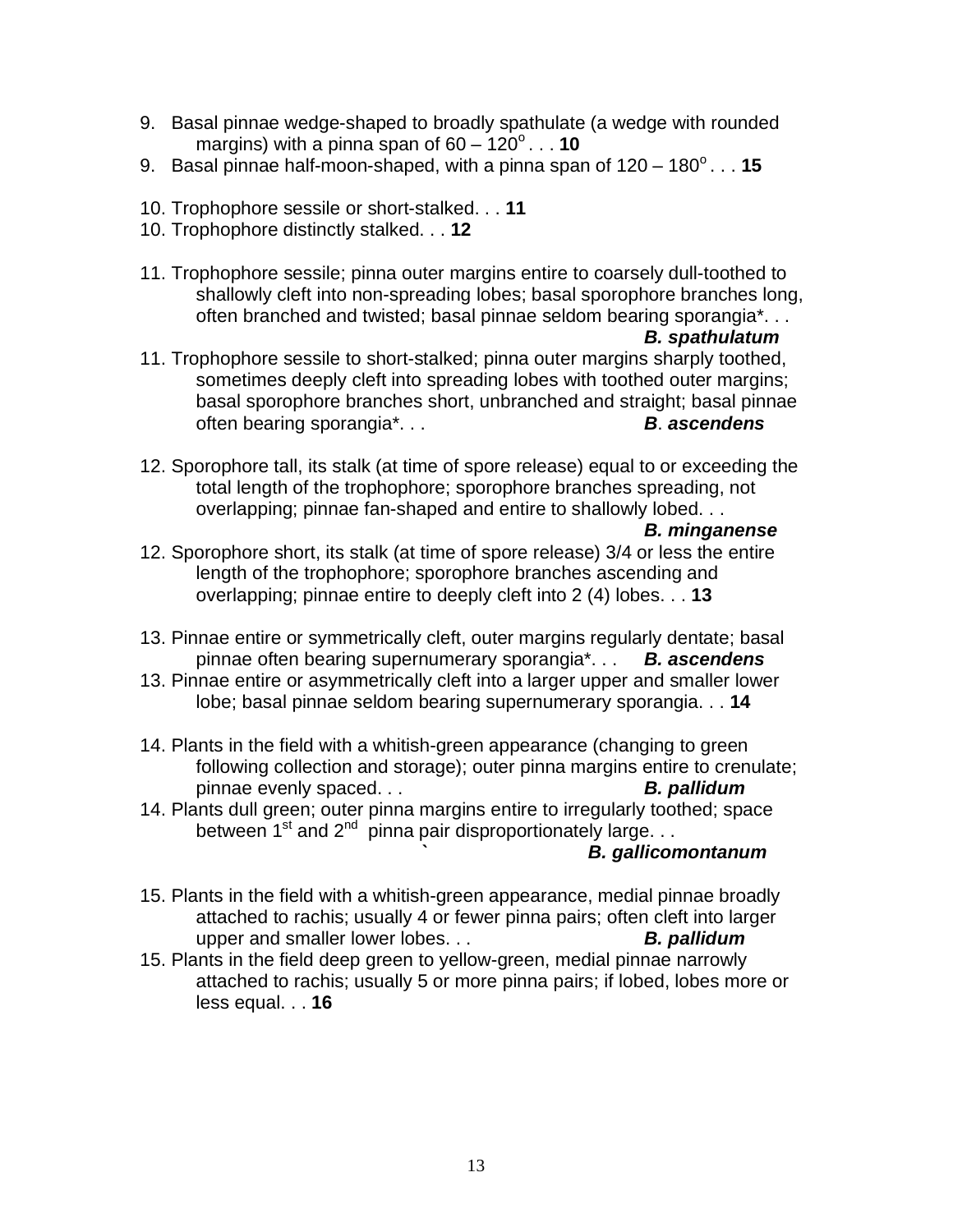- 16. Trophophore clearly stalked; basal pinnae similar in shape to medial pinnae, green to yellow green. . . **B. minganense**
- 16. Trophophore stalkless or nearly so; basal pinnae broader than medial pinnae; dark green to green. . . **B. lunaria**
- 17. Trophophore ternate (divided nearly equally into three parts) due to large size of basal pinnae (each more or less mimicing the remainder of the main rachis and pinnae. . . *B. lanceolatum* **subsp** *angustisegmentum*
- 17. Trophophore with a single central axis although the basal pinnae may be disproportionately elongated (exceeding the length expected in a gradual increase from the apex to the base of the leaf). . . **18**
- 18. Sporophore pinnate, even in large specimens; trophophore lustrous deep green. . . *B. pseudopinnatum*
- 18. Sporophore ternately divided in robust specimens; trophophore dull pea green. . . **19**
- 19. Trophophore sessile or nearly so;  $2^{nd}$  pinna pair usually much reduced in size and lobing relative to basal pinnae, often nearly entire across anterior side margin. . . *B. michiganense*
- 19. Trophophore distinctly stalked; pinna size and lobing gradually reduced from basal to upper pinnae. . . **20**
- 20. Pinnae remotely and irregularly lobed; pinna bases acute; basal pinnae often bearing supernumerary sporangia\*. . . *B. pedunculosum*
- 20. Pinnae regularly multilobed; pinna bases obtuse to truncate; basal pinnae seldom bearing supernumerary sporangia\*. . . *B. matricariifolium*

*\*All species occasionally produce sporangia on the lowermost pinnae.*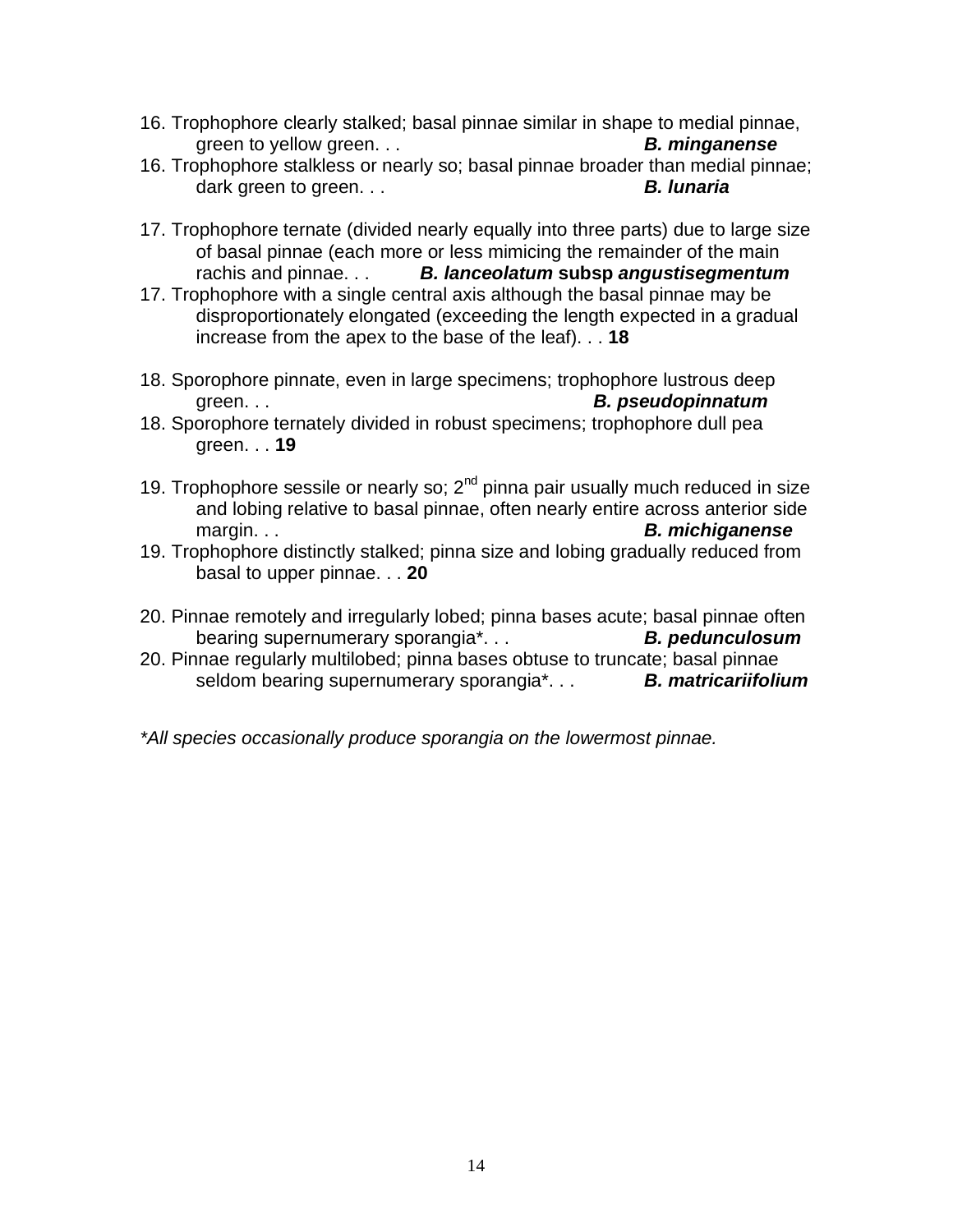# Key to Western Species of Moonwort Ferns **(***Botrychium* **subgenus** *Botrychium***)**

- 1. Leaf with a trophophore (photosynthetic segment) and a sporophore (sporebearing segment). . . **2**
- 1. Leaf with two more or less equal sporophore segments and no trophophore. *B. paradoxum*
- 2. Pinnae above the basal pair fan-shaped, rhombic or linear, sometimes cleft into segments, but not pinnately lobed or divided, pinna veins equal and evenly distributed. . . **3** *(the once dissected, pinnate species)*
- 2. Pinnae above the basal pair ovate or elliptic, often pinnately lobed or divided, middle veins larger and more crowded. . . **21** *(the twice dissected, bipinnate and pinnate-pinnatifid species)*
- 3. Basal pinna pair often conspicuously enlarged and/or more strongly stalked than others, in large plants pinnately divided and replicating the central rachis and pinnae. . . **4**
- 3. Basal pinna pair not conspicuously larger or more strongly stalked and not pinnately divided. . . **6**
- 4. Trophophore sessile or nearly so; sporophore stalk shorter than trophophore. . . *B. pumicola*
- 4. Trophophore prominently stalked; sporophore stalk longer than trophophore. . . **5**
- 5. Middle pinnae narrowly attached, pinna bases acute to acuminate, light green. . . *B. simplex* var. *compositum*
- 5. Middle pinnae broadly attached, pinna bases cordate, bluish green. . *B. simplex* var. *fontanum*
- 6. Trophophore stalk longer than distance between first two pair of pinnae and sporophore stalk (at the time of spore release) much longer than the total length of the trophophore. . . **7**
- 6. Trophophore stalk shorter than distance between first two pair of pinnae or sporophore stalk (at the time of spore release) shorter than the total length of the trophophore. . . **8**
- 7. Pinnae round to fan-shaped, outer margin rounded, entire; trophophore lax. . *B. simplex*

 *(see above for differentiation of western varieties of B. simplex)*

7. Pinnae rhombic, outer margin straight, coarsely toothed; trophophore stiffly upright. . . *B. montanum*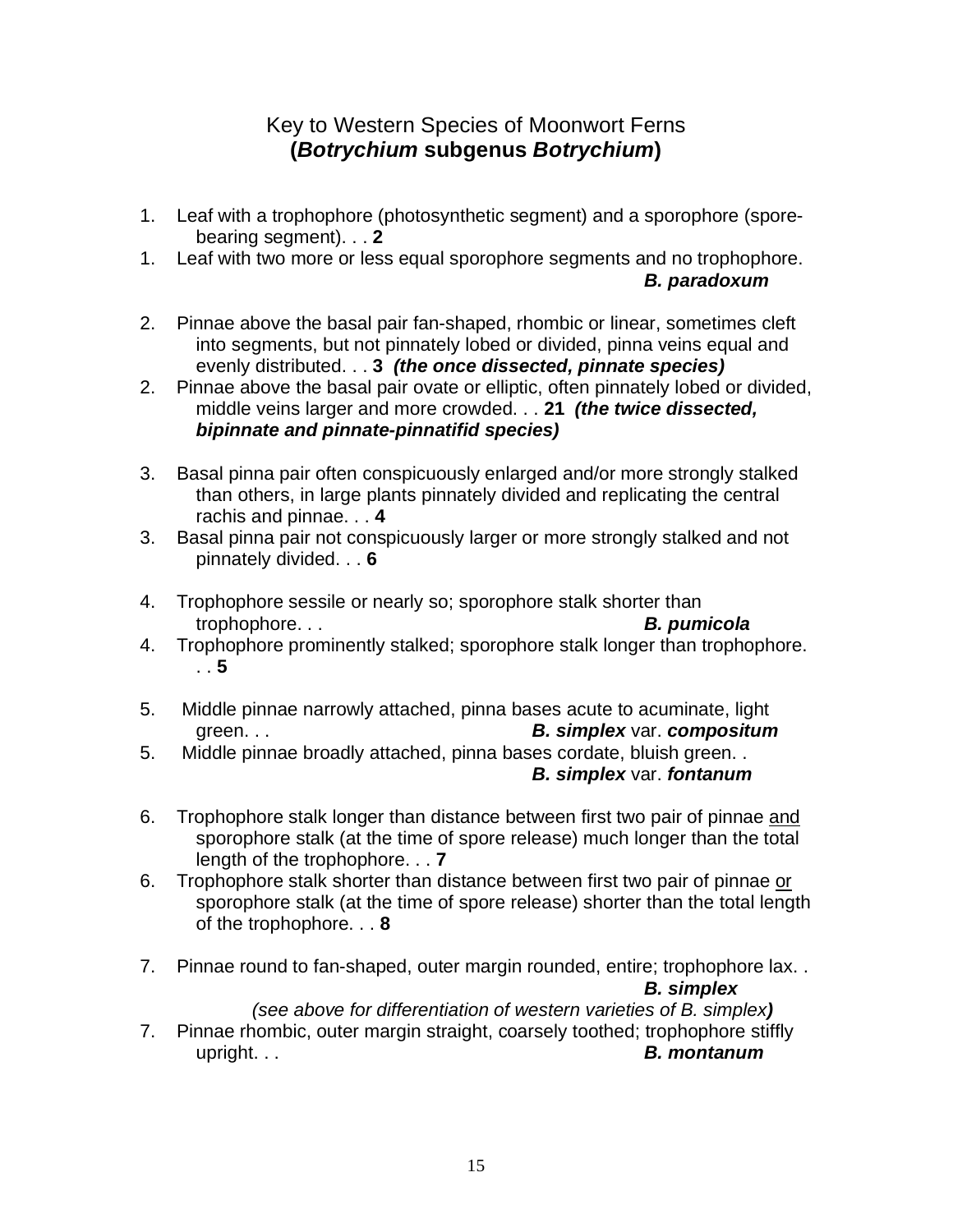- 8. Basal pinna span less than 60°; pinnae narrowly spatulate to linear or rhombic. . . **9**
- 8. Basal pinna span greater than 60°; pinnae broadly spatulate to fan-shaped. . . **11**
- 9. Pinnae as broad as long, adnate to the rachis, strongly decurrent. . .

*B. adnatum*

- 9. Pinnae elongate, more or less linear to narrowly wedge shaped. . .**10**
- 10. Pinnae narrowly spatulate to wedge shaped, often shallowly cleft into nonspreading lobes, largest pinnae usually not basal. . . *B. campestre*
- 10. Pinnae linear, often deeply cleft into widely spreading lobes, basal pinnae usually the largest. . . *B. lineare*
- 11. Span of basal pinnae  $60^{\circ}$  to  $120^{\circ}$ ... **12**
- 11. Span of basal pinnae greater than 120°. . . 17
- 12. Trophophore sessile or short-stalked. . . **13**
- 12. Trophophore distinctly stalked. . . **14**
- 13. Trophophore sessile; pinna outer margins entire to coarsely dull-toothed to shallowly cleft into non-spreading lobes; basal sporophore branches long, often branched and twisted; basal pinnae seldom bearing sporangia\*. . .

### *B. spathulatum*

- 13. Trophophore sessile to short-stalked; pinna outer margins sharply toothed, sometimes deeply cleft into spreading lobes with toothed outer margins; basal sporophore branches short, unbranched and straight; basal pinnae often bearing sporangia\*. . . *B*. *ascendens*
- 14. Sporophore tall, its stalk (at time of spore release) equal to or exceeding the total length of the trophophore; sporophore branches spreading, not overlapping; pinnae fan-shaped and entire to shallowly lobed. . .

### *B. minganense*

- 14. Sporophore short, its stalk (at time of spore release) 3/4 or less the entire length of the trophophore; sporophore branches ascending and overlapping; pinnae entire to deeply cleft into 2 (4) lobes. . . **15**
- 15. Pinnae entire or symmetrically cleft, outer margins regularly dentate; basal pinnae often bearing supernumerary sporangia\*. . . *B. ascendens*
- 15. Pinnae entire or asymmetrically cleft into a larger upper and smaller lower lobe; basal pinnae seldom bearing supernumerary sporangia\*. . . **16**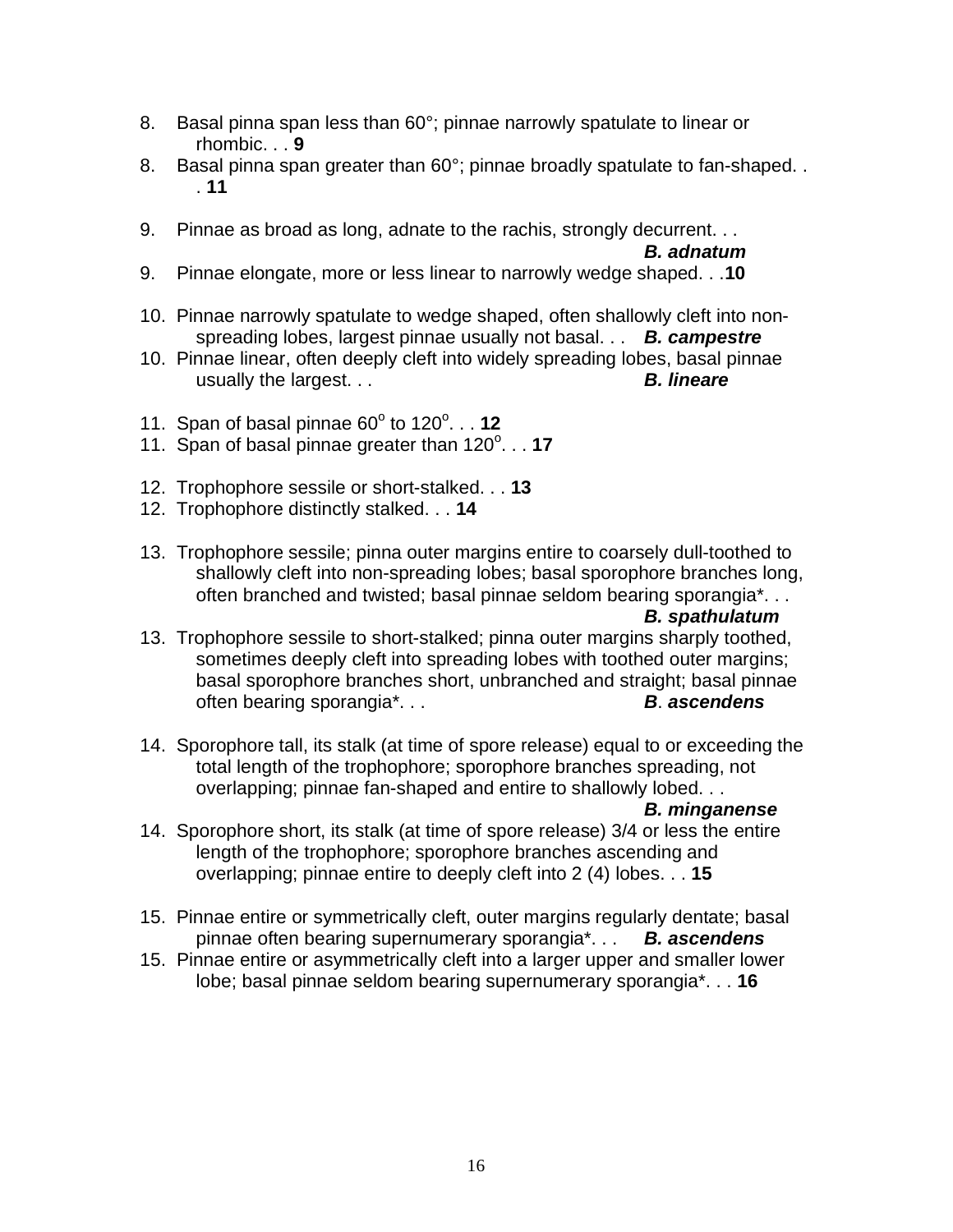- 16. Plants in the field with a whitish-green appearance (changing to green following collection and storage); outer pinna margins entire to crenulate; pinnae evenly spaced. . . **B. pallidum**
- 16. Plants dull green; outer pinna margins entire to irregularly toothed; space between  $1^{st}$  and  $2^{nd}$  pinna pair disproportionately large.  $\dots$

### *B. gallicomontanum*

17. Plants pallid (whitish) when fresh; pinnae short and broadly attached to the rachis, mushroom shaped, entire to 2-4 lobed with upper lobe(s) larger. .

### *B. pallidum*

- 17. Plants deep green to pea green; pinnae narrowly attached to the rachis, usually symmetrical, fan-shaped, entire or variously cleft into lobes. . . **18**
- 18. Pinnae well spaced; pinna texture delicate; margins finely toothed or crenulate. . . *B. crenulatum*
- 18. Pinnae nearly touching to overlapping; pinna texture firm; margins entire to undulate, occasionally toothed or cleft into several segments. . . **19**
- 19. Pinnae asymmetrical with the lower half larger; sporophore stalk at spore release shorter than or equal to the length of the trophophore. . .

### *B. tunux*

- 19. Pinnae symmetrical, sporophore stalk at spore release longer than the trophophore. . . **20**
- 20. Basal pinna span 120° to 180°, basal side margin slightly concave; basal pinnae sessile or nearly so; pinnae not overlapping the rachis. . .

### *B. lunaria*

- 20. Basal pinna span greater than 180°, basal side margin strongly recurved; basal pinnae stalked; pinnae overlapping the rachis. . .*B. yaaxudakeit*
- 21. Trophophore lustrous; sporangia bright yellow-green before spore release. . . **22**
- 21. Trophophore dull or glaucous; sporangia dull green before spore release. . . **24**
- 22. Upper pinna bases obtuse (angle  $> 90^{\circ}$ ) to cordate ( $> 180^{\circ}$ ); pinna apices rounded; sporophore stalk equal to trophophore length; sporophore pinnately branched. . *B. pinnatum*
- 22. Upper pinna bases acute (angle <  $90^{\circ}$ ); pinna apices angular; sporophore stalk shorter than trophophore length; sporophore ternately branched (divided into three main branches). . . **23**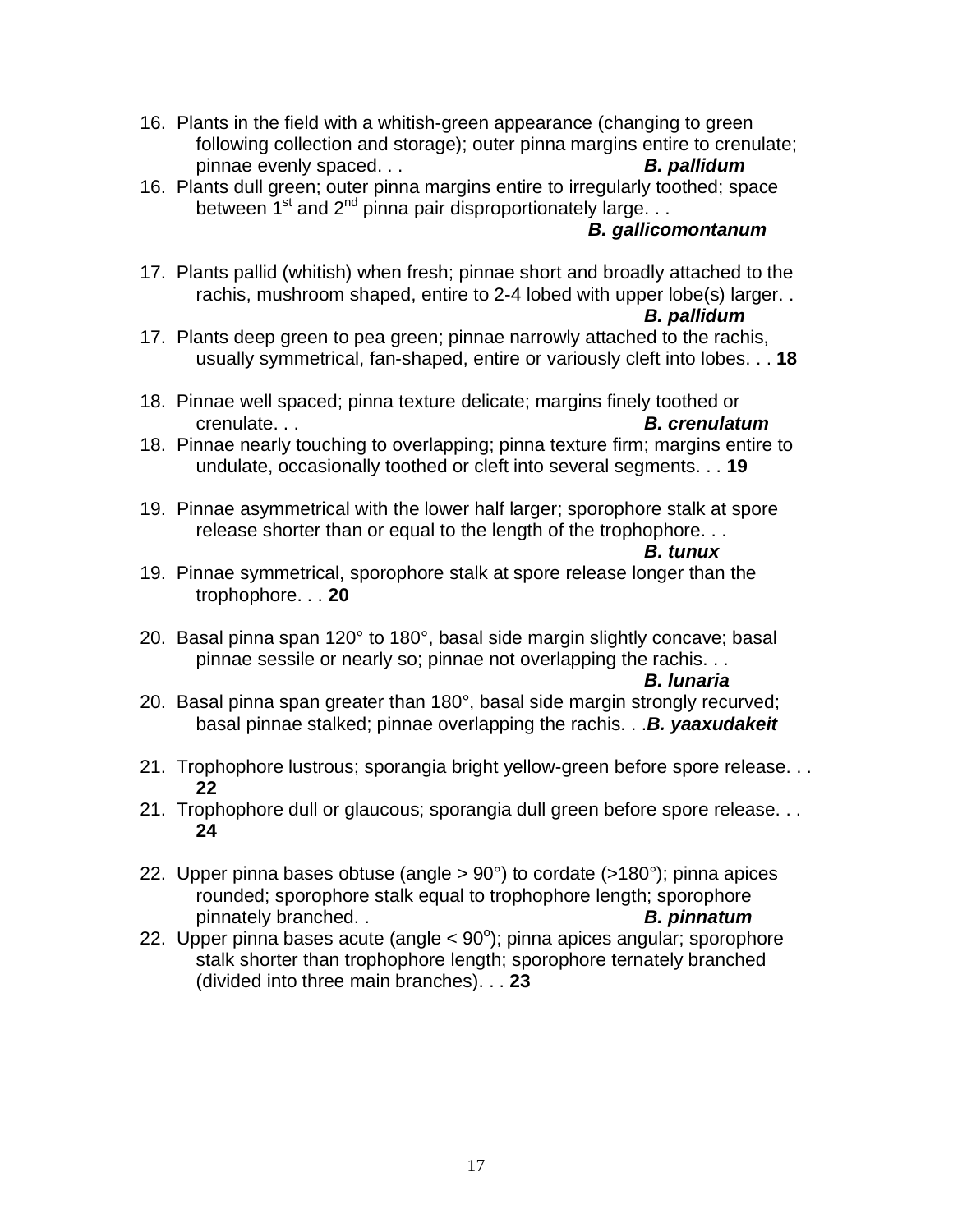- 23. Trophophore outline triangular (equilateral) with basal pinnae nearly as large as the central rachis and pinnae; pinna pairs 3-4; pinnae narrowly ovate to oblong. . . *B. lanceolatum* subsp. *lanceolatum*
- 23. Trophophore outline narrowly triangular to broadly ovate; basal pinnae not disproportionately enlarged; pinna pairs 5-6; pinnae ovate to elliptic. . . *B. alaskense*
- 24. Trophophore stalk longer than the average distance between pinnae; basal pinnae usually bearing supernumerary sporangia\*. . *. B. pedunculosum*
- 24. Trophophore stalk equal to or shorter than the average distance between pinnae; basal pinnae seldom bearing supernumerary sporangia\*. . . **25**
- 25. Trophophore sessile or inconspicuously stalked. . . **26**
- 25. Trophophore clearly stalked. . . **27**
- 26. Basal pinnae often conspicuously elongated; pinna lobes parallel to converging; sporophore ternately branched (divided into three main branches). . . *B. michiganense*
- 26. Basal pinnae not conspicuously elongated; pinna lobes spreading; sporophore pinnately branched. . . **B. echo**
- 27. Pinnae shallowly dissected, not overlapping. . .

*B. hesperium var. hesperium*

27. Pinnae deeply dissected and strongly overlapping. . .

*B. hesperium var. fenestratum* 

*\*All species occasionally produce sporangia on the lowermost pinnae.*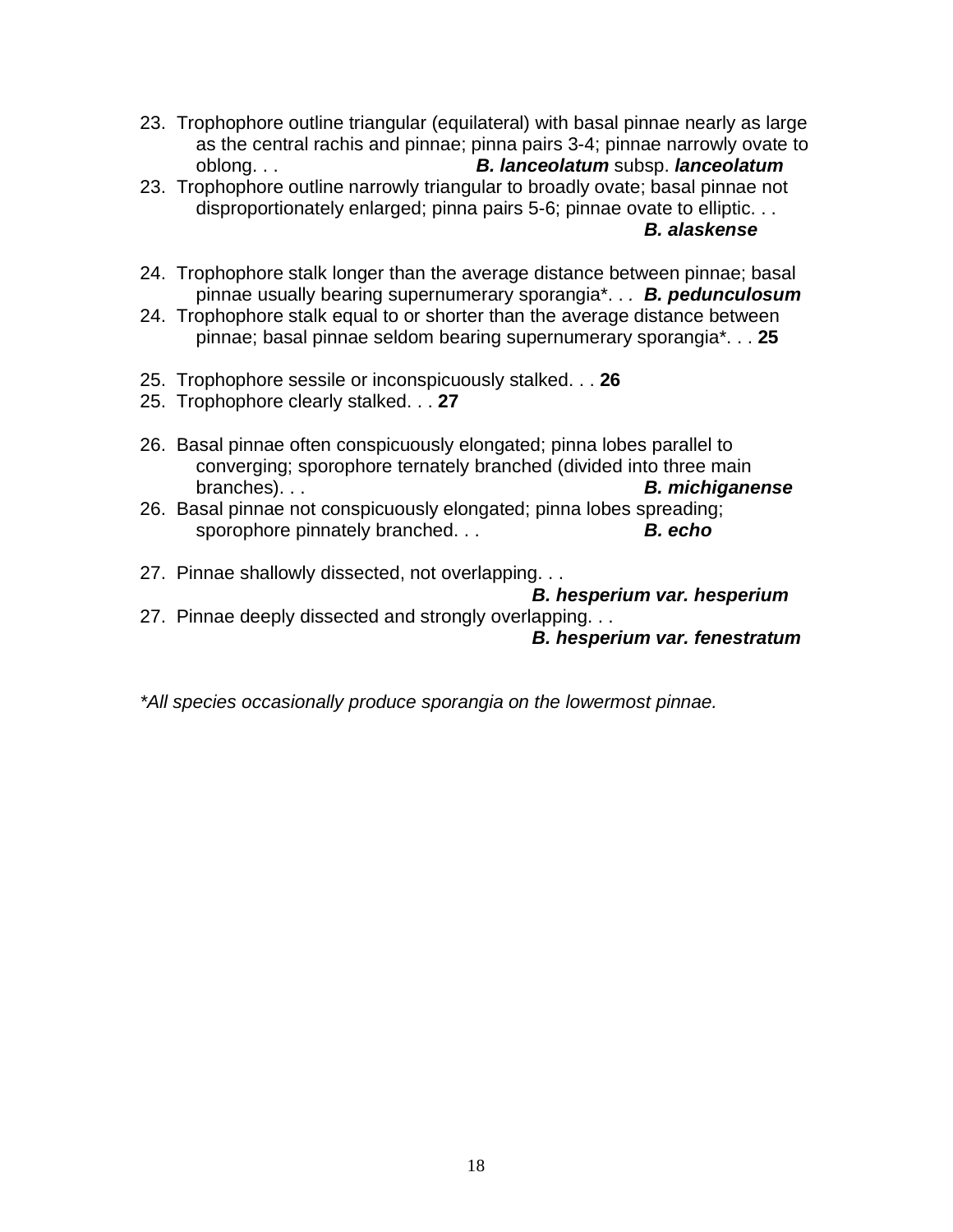### **C***.* **Genetic Distinction of Moonwort Species**

With the development of molecular genetic methods it has become possible to directly measure the level of genetic differentiation between taxa and to correlate these levels of genetic difference to other measures of differentiation. In the last decade, studies by Hauk (1995, 1999) and Farrar (1998, 2001) have demonstrated the utility of starch-gel enzyme electrophoresis in producing diagnostic chemical "fingerprints" for each species. In addition to producing markers unique to individual species, this technique also allows detection of polyploidy and the probably ancestry of polyploid species. Almost without exception these chemical methods have supported the species recognized by the Wagners and earlier workers.

 Warren Hauk (1995) compared a number of species of *Botrychium* subgenus *Botrychium*. Results from that study closely parallel those presented here, however all genetic data and conclusions presented in this report are from electrophoretic analysis conducted by D. R. Farrar (2001).

Enzyme electrophoresis yields data on the specific gene alleles present in each species and their frequencies within populations. Populations and species can then be quantitatively compared to one another in allele frequencies (including absence) at a number of gene loci to produce a set of relative similarity values called genetic identities (GI) between populations or species. Farrar (1998, 2001) conducted enzyme analysis on more than 3000 plants representing all of the North American taxa of moonworts. Calculations of genetic identities among the diploid species based on analysis of 19 gene loci from 10 enzyme systems are presented in Table 5. Popgene (version 1.31, Francis Yeh et al. 1997) was used to calculate Genetic Identity (GI) values according to the formulae of Nei (1978).

| <b>Species</b>                                                                                        | lineare | pallidum         | lunaria                    | tunux                                | crenulatum                                     | simplex                                                  | pumicola                                                           | montanum                                                                     | lanceolatum                                                                            |
|-------------------------------------------------------------------------------------------------------|---------|------------------|----------------------------|--------------------------------------|------------------------------------------------|----------------------------------------------------------|--------------------------------------------------------------------|------------------------------------------------------------------------------|----------------------------------------------------------------------------------------|
| campestre<br>lineare<br>pallidum<br>lunaria<br>tunux<br>crenulatum<br>simplex<br>pumicola<br>montanum | 0.8019  | 0.4975<br>0.6398 | 0.3325<br>0.3060<br>0.4801 | 0.3817<br>0.5545<br>0.5372<br>0.5102 | 0.3264<br>0.4489<br>0.6690<br>0.7015<br>0.6440 | 0.4439<br>0.5465<br>0.7917<br>0.4646<br>0.4512<br>0.5267 | 0.4020<br>0.5525<br>0.6970<br>0.6227<br>0.6671<br>0.6590<br>0.6738 | 0.3029<br>0.4089<br>0.5773<br>0.3678<br>0.4559<br>0.4722<br>0.6977<br>0.4938 | 0.3818<br>0.3613<br>0.2807<br>0.1748<br>0.3437<br>0.3429<br>0.2042<br>0.1989<br>0.2339 |

| Table 5. Nei's Unbiased Measures of Genetic Identity (Farrar 2001) |  |
|--------------------------------------------------------------------|--|
|--------------------------------------------------------------------|--|

In flowering plants, many species have been examined electrophoretically and GI values computed between populations within species and between species within genera. Between different populations of the same species the average GI value is 0.95 with a range of 0.80 to 1.00. The average GI between recognized varieties within a species is 0.91 with a range of 0.71 to 0.99. Between species in the same genus the average GI is 0.73 with a reported range of 0.35 to 0.99 (Gottleib 1981, Crawford 1983, 1985).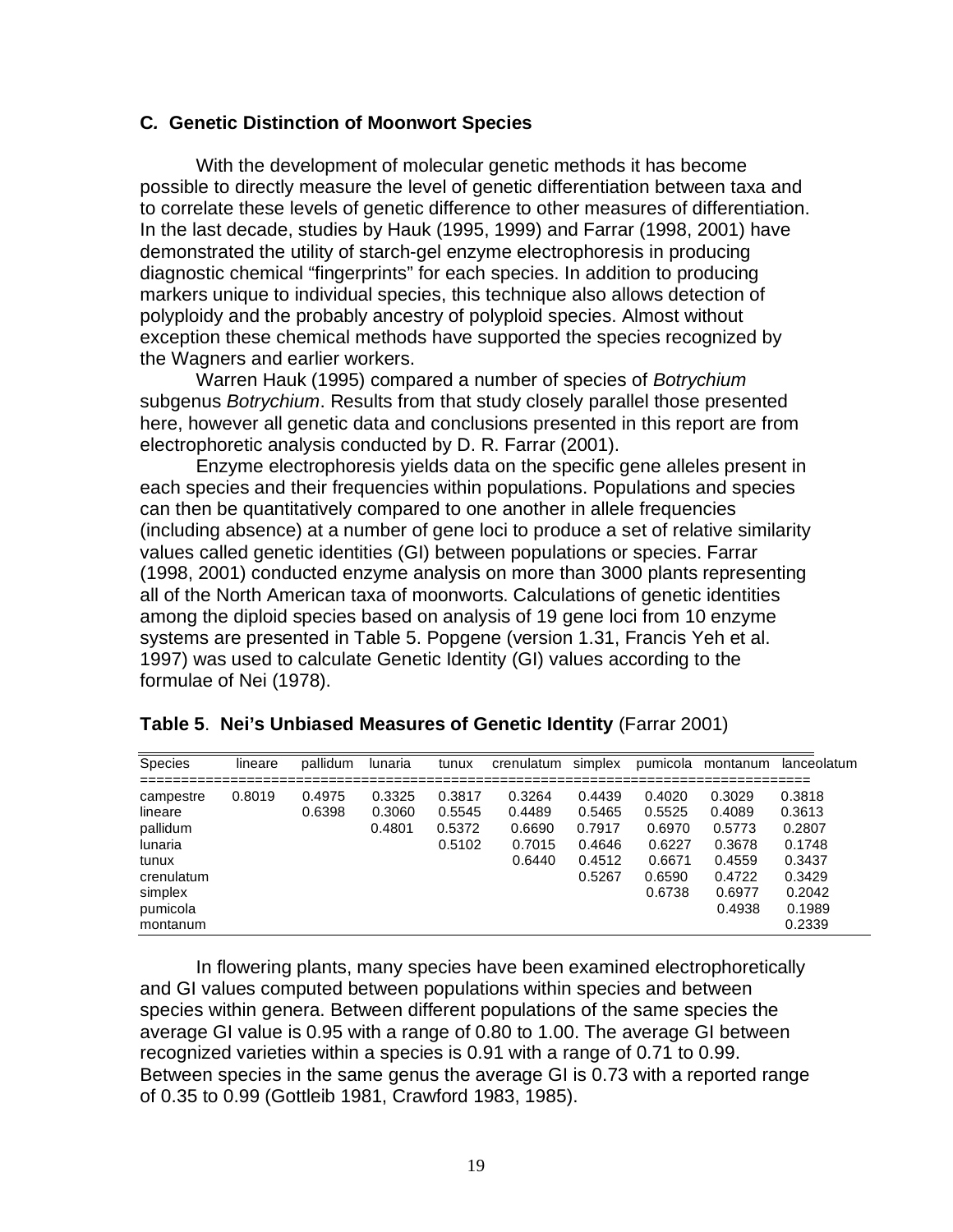In ferns, genetic identities obtained between populations of a species are very close to that of flowering plants (avg.  $= 0.94$ ; range  $= 0.83 - 1.00$ ), but the average GI between species in a genus is somewhat lower at 0.57 overall, and much lower when only temperate species are considered (avg.  $= 0.41$ ; range  $=$ 0.09 – 0.85) (Soltis & Soltis 1989, 1990; Ranker 1992; Haufler 1996). The average GI between moonwort species falls between these values at 0.48 (0.18 – 0.80) (Farrar 2001).

Because taxonomic concepts vary among genera and among researchers, the broad ranges obtained in GI values are not surprising and in some cases probably indicate erroneous classification. Most researchers agree that in typical species derived by the gradual process of primary speciation (also called divergent or geographic speciation) genetic identities reflect time and degree of differentiation between taxa. thus the average values obtained from many studies provide reasonable guidelines for interpretation of GI data in Botrychium. Independently of data from other genera, we can also look at the genetic identity of closely related but clearly distinct species pairs such as B. lunaria and B. crenulatum as a standard for comparison between other species. Using these guidelines along with commonly accepted morphological criteria we can comfortably accept GI values of 0.7 or lower as indicative of species-level differentiation. Values much greater than 0.7 indicate a genetic similarity more commonly accorded subspecific taxa.

Nearly all of the diploid species currently recognized in the western United States and Canada clearly warrant species designation. A number of close species relationships are indicated by GI values between 0.6 and 0.7, yet these species are easily distinguished morphologically. The most questionable case is the distinction between *B. campestre* and *B. lineare* with a GI of 0.8019. This high GI as well as morphological similarity indicates that these two species are very closely related and that *B. lineare* could reasonably be considered a variety or subspecies of *B. campestre*. In describing *B. lineare*, W. H. Wagner (1994) recognized its close relationship to *B. campestre*.

A second GI that is unexpectedly high is between *B. pallidum* and *B. simplex*. This may be, in part, an artifact of combining the varieties of *B. simplex* into a single taxon. Subspecific differentiation in *B. simplex* and its relationships with *B. pallidum* is being studied. A significant illustration of the species-level genetic distinction between *B. simplex* and *B. pallidum* is the fact that they have combined to produce a fertile tetraploid species, *B. adnatum*. Speciation by allopolyploidy does not generally occur in response to hybridization between two elements of the same species (see discussion of allopolyploidy).

Two distinctions are particularly noteworthy. *Botrychium pumicola* is clearly distinct from *B. simplex*, contrary to some early speculation that it might be only a variety of *B. simplex*. A new diploid species discovered in coastal areas of southeastern Alaska, *B. tunux,* is clearly distinct from *B. lunaria* with which it was formerly confused.

*Botrychium lanceolatum* has an exceptionally low GI with all other species. This represents a high genetic divergence that is also indicated by its morphology, being the only diploid moonwort species with a twice pinnate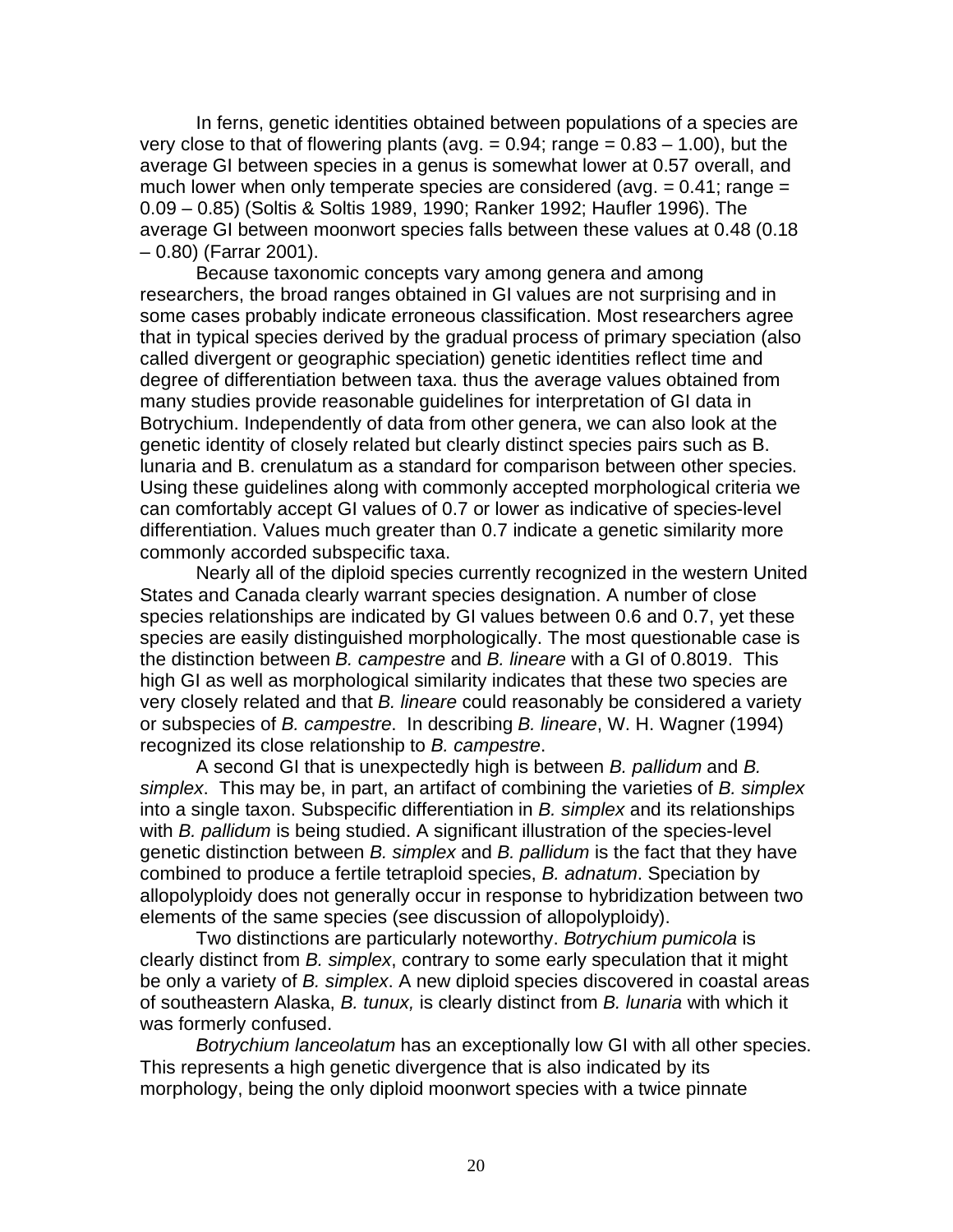trophophore and leaves reflexed in the bud. On the other hand, affinity of *B. lanceolatum* to other moonworts is indicated by repeated hybridization events with fan-leaved species that have produced allotetraploid species. *Botrychium lunaria* and *B. campestre* are also quite distant from all other species except their sister species *B. crenulatum* and *B. lineare* respectively.

Additional comparisons of population genetic structure and differentiation between populations are being analyzed and may be expected to contribute further understanding to the process of evolution and speciation in *Botrychium*. We have recently determined that the basic genotype of European *B. lunaria* is very different from that of common North American *B. lunaria*, and that the European genotype of *B. lunaria* occurs in the mountains of Alaska and the Yukon, and that European *B. lunaria* is the probable parent of a number of North American allotetraploid taxa (see Table 2), including *B. yaaxudakeit* which is the allotetraploid derivative of European *B. lunaria* X American *B. lunaria*. Mary Stensvold is currently studying genetic differentiation in European *B. lunaria* and its phylogenetic relationships to other moonwort species.

Nei's genetic identity measure was developed for diploid taxa. Interpretation of GI values between tetraploid species is problematic. Two allotetraploid species with one ancestral parent in common will have a much higher GI than two allotetraploid species with neither parents in common, yet all are equally valid species. Systematists generally agree that allotetraploids differing in their ancestral parentage should be recognized as distinct species.

### **D. Speciation and Evolution in Moonworts.**

Diploid species of *Botrychium* are assumed to have evolved through gradual differentiation of plant populations growing in and adapting to different habitats. This is a continuing process resulting in levels of differentiation that we recognize as varieties, subspecies and species. An example of two species recently diverged from a common ancestor is *B. campestre* and *B. lineare*. Determining that differentiation has reached the level of species has traditionally been based on morphological discontinuity, especially if such discontinuity is observed between taxa growing together in the same habitat.

A biological test of species-level differentiation is possible if the taxa in question form natural hybrids. If these hybrids are fertile (produce viable spores), then little genetic differentiation has occurred and the taxa cannot be recognized as distinct species. In this case continued production of hybrids may be expected to produce a continuum of morphological intermediates between the two taxa, all of which are equally fertile. If the hybrids between two putative species are sterile (incapable of producing viable spores) then it is assumed that genetic differentiation is so great that homologous chromosomes no longer recognize one another, pair and segregate perfectly in meiosis (see discussion below). Sterility of hybrids maintains distinction of species.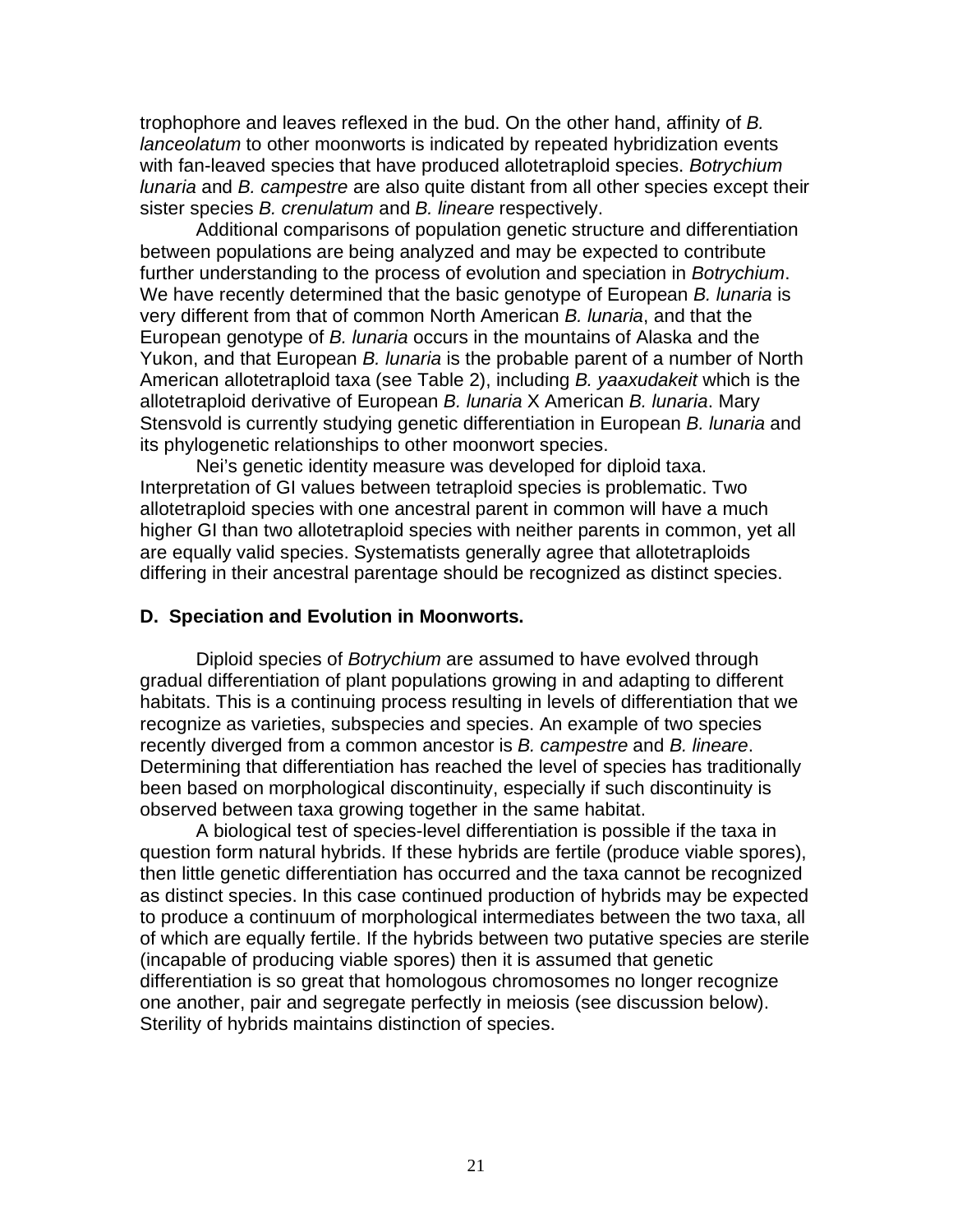Allopolyploid speciation—The base nunber of chromosomes in *Botrychium* subgenus *Botrychium* is 45. Diploid species possess two homologous copies of each chromosome for a total of 90 chromosomes in the sporophyte stage. To produce spores, cells in the sporangia under meiosis, a type of cell division in which identical "homologous" chromosomes pair, exchange genetic information, then separate and move into different cells to form haploid spores. For spores to be viable, they must receive a copy of each of the genes on each of the 45 chromosomes. This requires that homologous chromosomes be able to recognize one another so as to produce "perfect pairing". Any imperfection in this pairing process results in spores not receiving a full set of genes and causes them to be unviable.

 Hybridization between closely related plant species is not uncommon, and this is true of *Botrychium*. Generally, these hybrids, when first formed, are sterile (Figure 2). Because their genetic material has accumulated so many differences, homologous chromosomes from the two parent species do not pair and separate perfectly during meiosis. This results in spores that receive both copies of some genes and neither copy of other genes, consequently they fail to develop normally and do not germinate. The original hybrid plant fails to produce additional plants and is thus an evolutionary dead end.

Occasionally plant cells undergo chromosome replication without an accompanying division of the cell and nucleus. This results in a cell with double the base number of chromosomes. That cell may then continue to divide normally and produce a tissue that is tetraploid rather than diploid. If this tissue becomes involved in spore production, there are two possible results. When this series of events happens in a normal diploid it produces an autotetraploid. In most cases, this plant fails in spore production because it now has four homologous chromosomes. In attempting to pair, often three or all four homologous chromosomes become bound together making perfect separation impossible. Spores receive all four copies of some genes and none of others. As with diploid hybrids, the spores are non-viable and the autotetraploid is an evolutionary dead end.

When chromosome doubling occurs in a plant that is an interspecies hybrid, a very different result occurs—fertility is instantly restored (Figure 2). Now, in the tetraploid plant, there are two identical sets of chromosomes from each of the two parent species. Instead of attempting to pair with a distantly related chromosome from the other species, identical homologous chromosomes from the same species preferentially pair and separate perfectly in meiosis. Resulting spores receive a complete set of chromosomes from each of the parental species and are completely viable. This allotetraploid is thus fully capable of reproducing, dispersing, and evolving as an independent species with its own distinctive morphology and behavior.

About 60% of moonwort species are allotetraploids, and one, *B. pseudopinnatum*, is an allohexaploid, having formed from hybridization between an allotetraploid species and a third diploid species. Allotetraploid species are common in bryophytes and seed plants as well as ferns.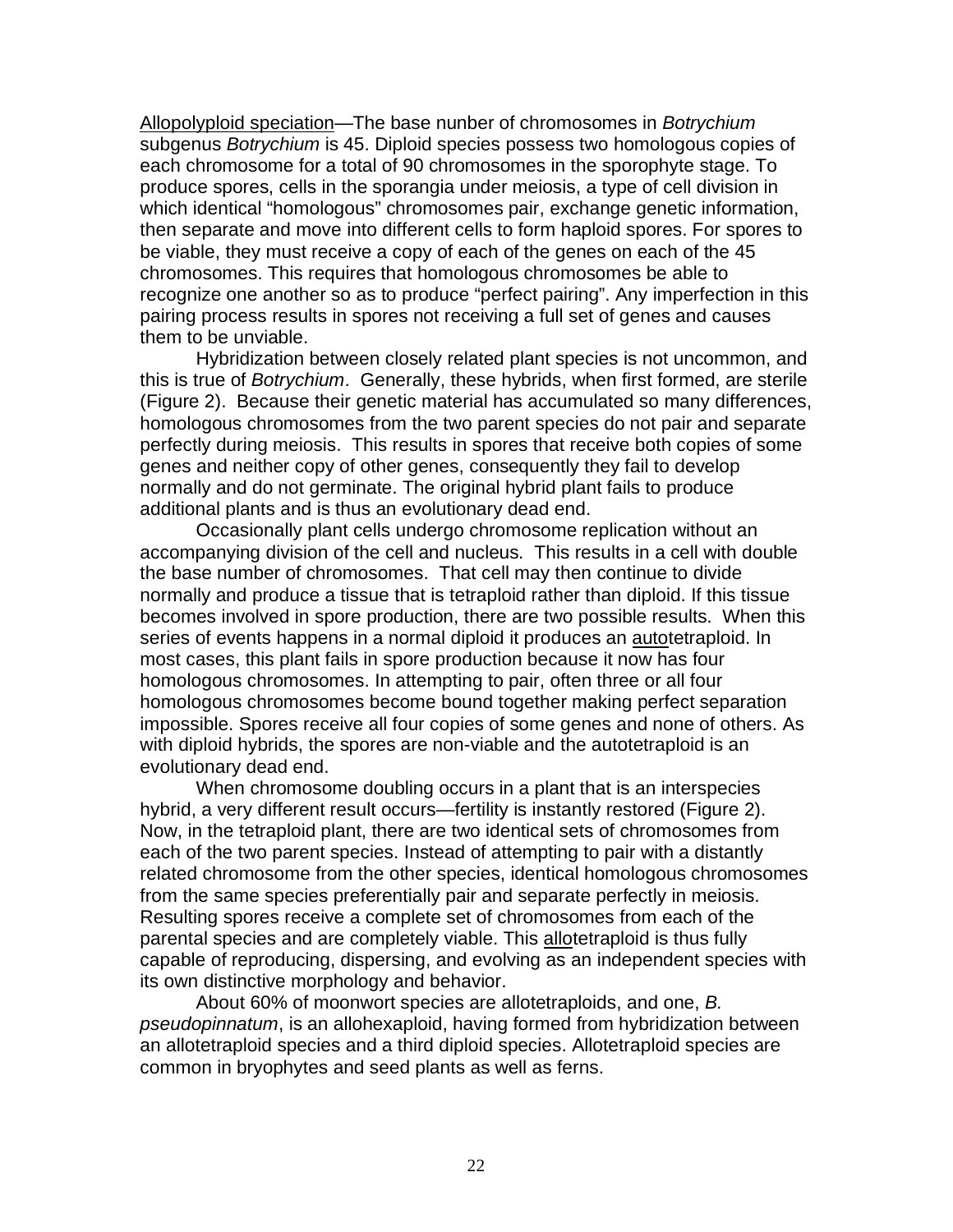Fixed heterozygosity.—Allotetraploid species are usually first detected in the field by a morphology that is intermediate between two known diploid species. Their doubled number of chromosomes can be confirmed in the laboratory by a direct count, but allopolyploid plants can also be detected through enzyme electrophoresis. Allotetraploid plants possess chromosomes, genes and gene alleles from both of the original diploid parents. If the two ancestral parent species possessed different alleles at a given enzyme locus, their allotetraploid derivative will display both of those different alleles in a heterozygous pattern in enzyme electrophoresis. Because each allotetraploid plant always receives a complete chromosome set from each of the original parent species, this heterozygous condition is "*fixed*". Fixed heterozygosity is not dependent on recombination through cross-fertilizaion as it is in diploid plants. It is also not eliminated through self-fertilization as it is in diploid plants. Theoretically, tetraploids could display as many as 4 different alleles at a gene locus. However, because, in *Botrychium*, self-fertilization maintains homozygosity within each parental contribution, *Botrychium* allotetraploids usually display only two different alleles per locus in an individual plant. Presence of this fixed (always present) heterozygosity at many gene loci in every member of a population or species is a clear indication of polyploidy, especially in strongly selfing plants such as Botrychium where selfing eliminates non-fixed (recombinational) heterozygosity.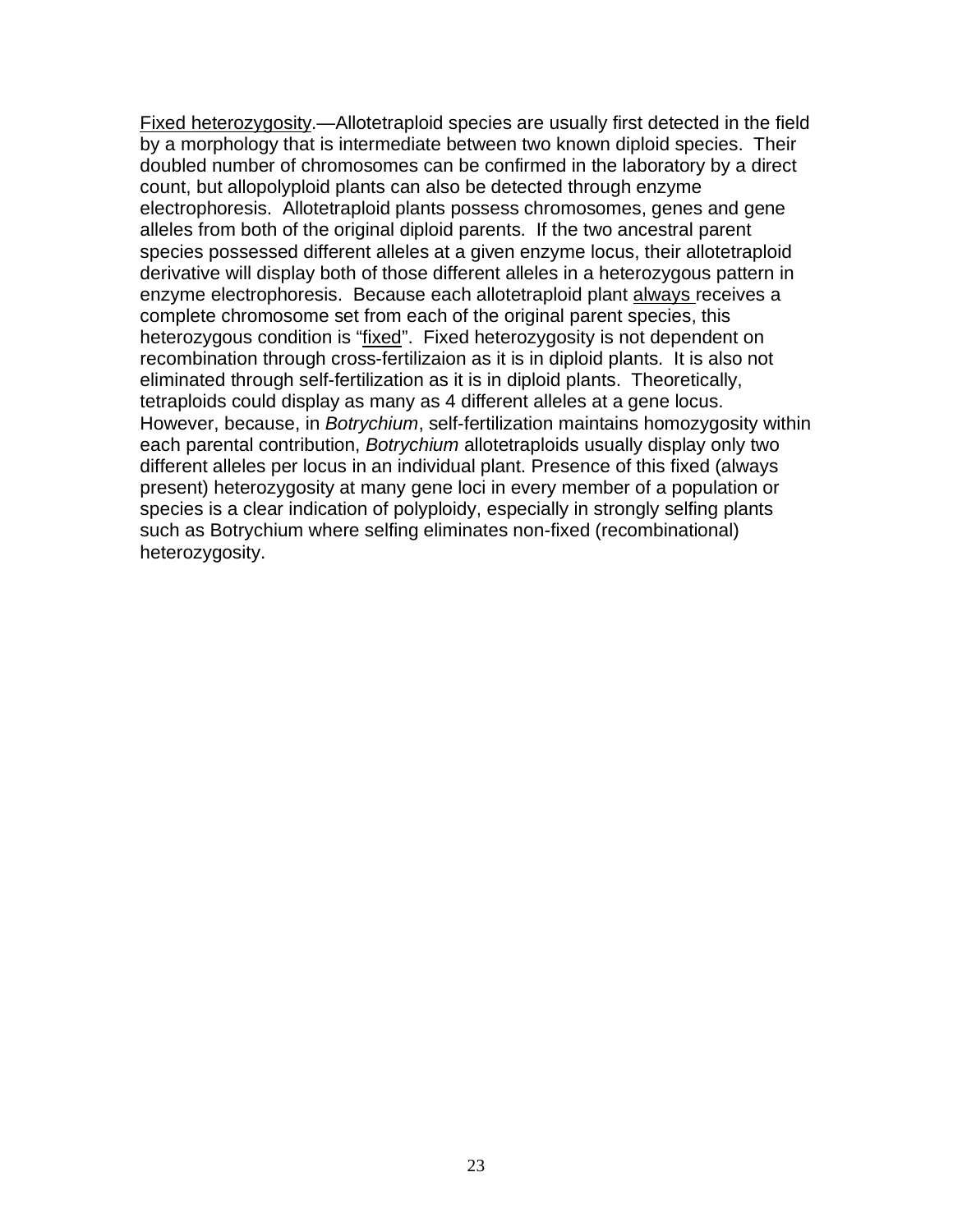

Figure 2. Origin of tetraploid species of *Botrychium*. Each letter represents one set of chromosomes. AA and BB represent two different diploid species.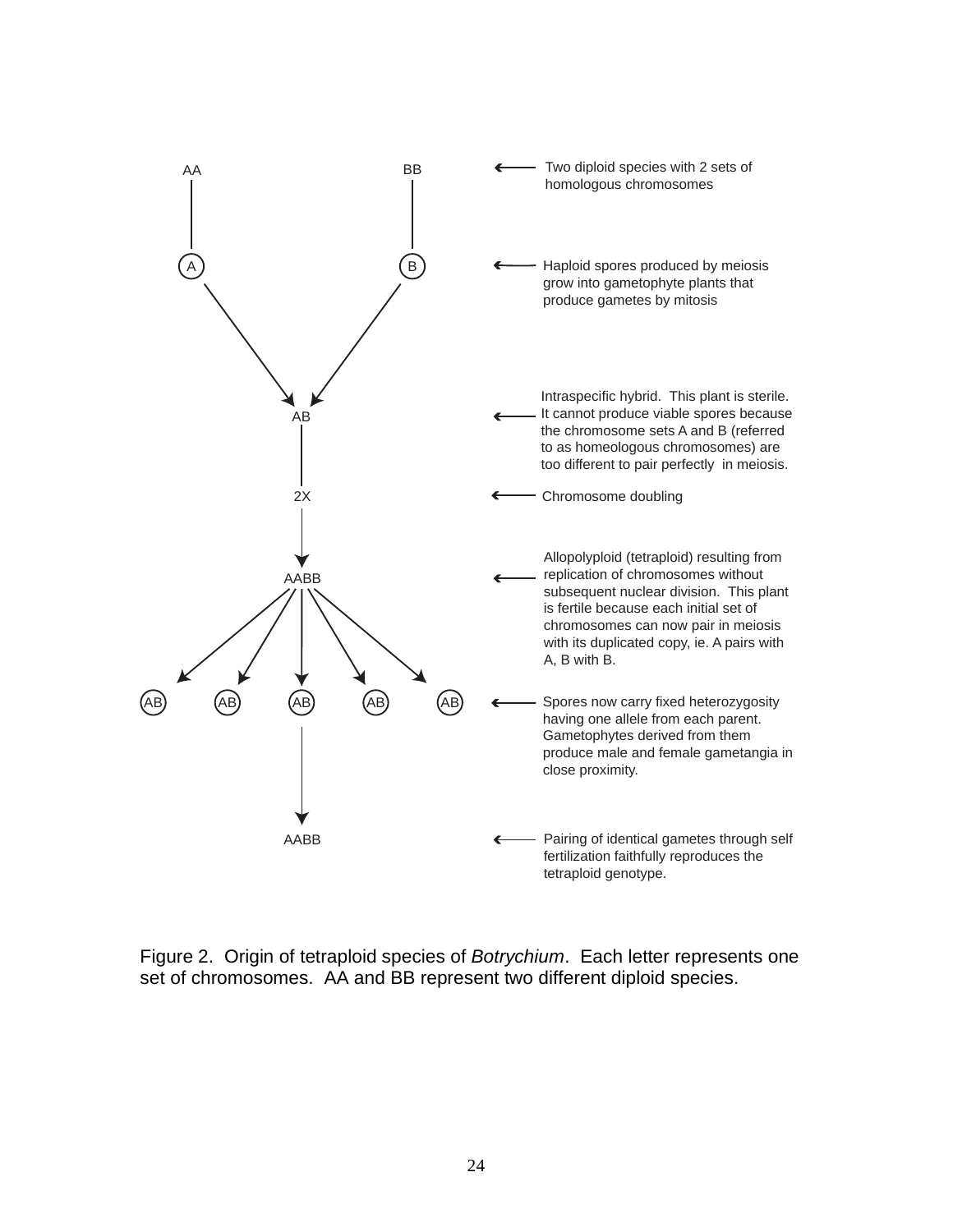Detecting ancestral parents of allotetraploid species.—When the typical isozyme patterns of all the diploid species have been determined, it is possible to determine which of these patterns, when combined, produce the pattern observed in a given tetraploid species. The answer is sometimes clear, as in the case of *Botrychium pinnatum* which shows a contribution from each of its parents, *B. lanceolatum* and *B. lunaria*, for nearly every gene tested. Furthermore, *B. lanceolatum* and *B. lunaria* are the only two diploid species which, when paired, can account for all of the patterns observed in *B. pinnatum*.

 The parentage of other allotetraploid species is not as straightforward. Often the allotetraploid pattern implicates one set of parents at one gene locus, but a different set of parents at another locus. Occasionally a tetraploid expresses "orphan" alleles, alleles not present in any known diploid. A simple explanation for these anomalies is that the parent diploid species have changed since the time of the ancient hybridization event that led to the formation of the allotetraploid. Because each species continues to evolve, over thousands of years it may be expected that some alleles currently present in the allotetraploid have been lost from the diploid species. In some cases, one or both of the parental diploids may have become extinct. In cases of imperfect matches, electrophoresis adds to the clues provided by morphology, suggesting "best" matches among existing species. Table 2 lists the probable parents of polyploid Botrychium. Figures 1, 3, 4, and 5 illustrate the morphological intermediacy of allotetraploid species between their probable ancestral diploid parents.

Multiple origins of allotetraploids.—Allotetraploid species result from a past hybridization event between two diploid species followed by chromosome doubling. It is reasonable to expect that such an event, involving the same two species happened more than once. That is, the same allotetraploid will have been formed from different hybridizations between different individuals of the same two diploid species, and this will have happened repeatedly. If the two parental diploid species possessed normal genetic and morphological variability among individual plants, combinations of different individuals will have produced slightly different forms of the same allotetraploid species. These different allopolyploid speciation events, occurring at different times and in different places, could result in a confusing array of slightly different genotypes and morphologies in different areas, each propagating its peculiar form through selffertilization.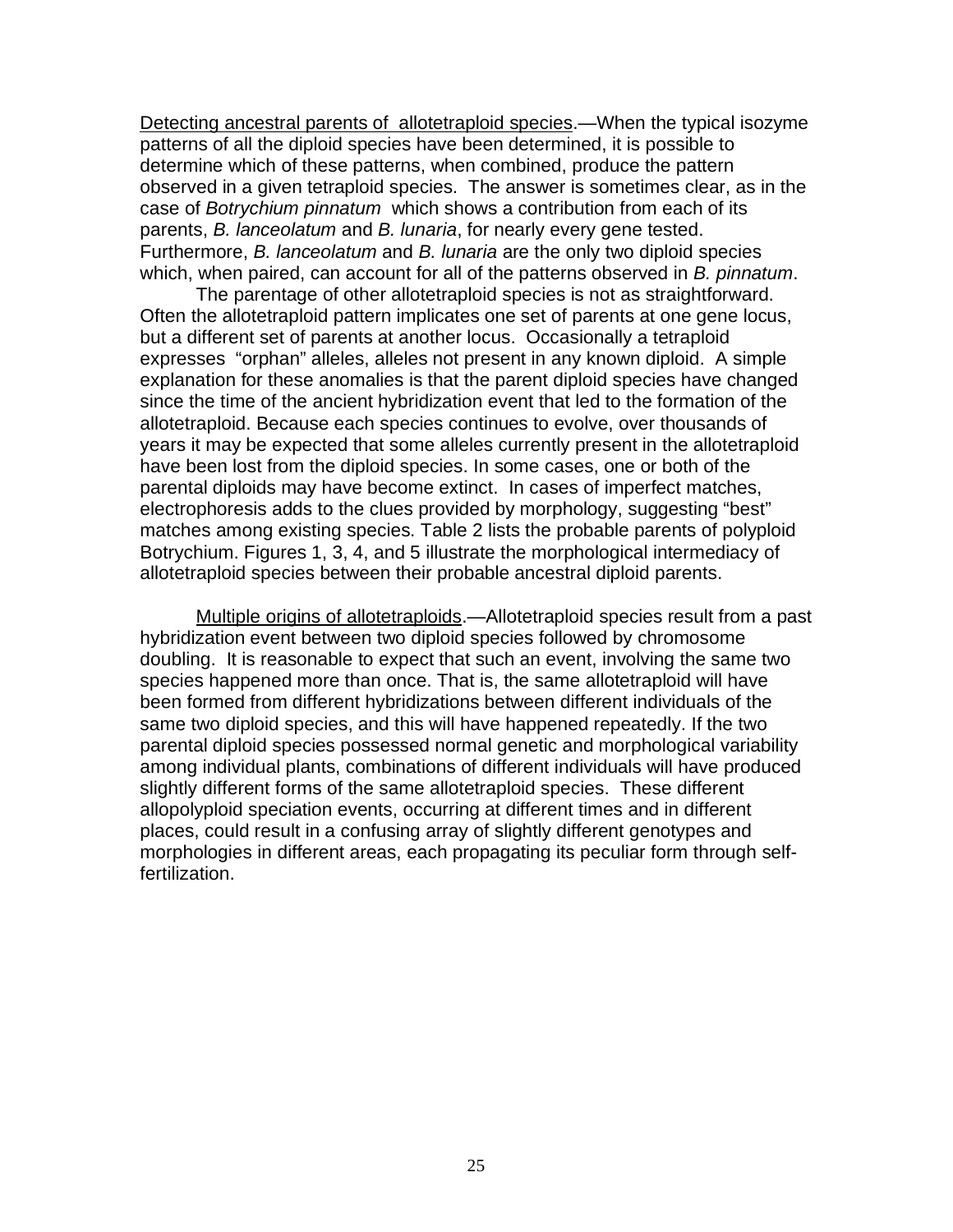

Figure 3.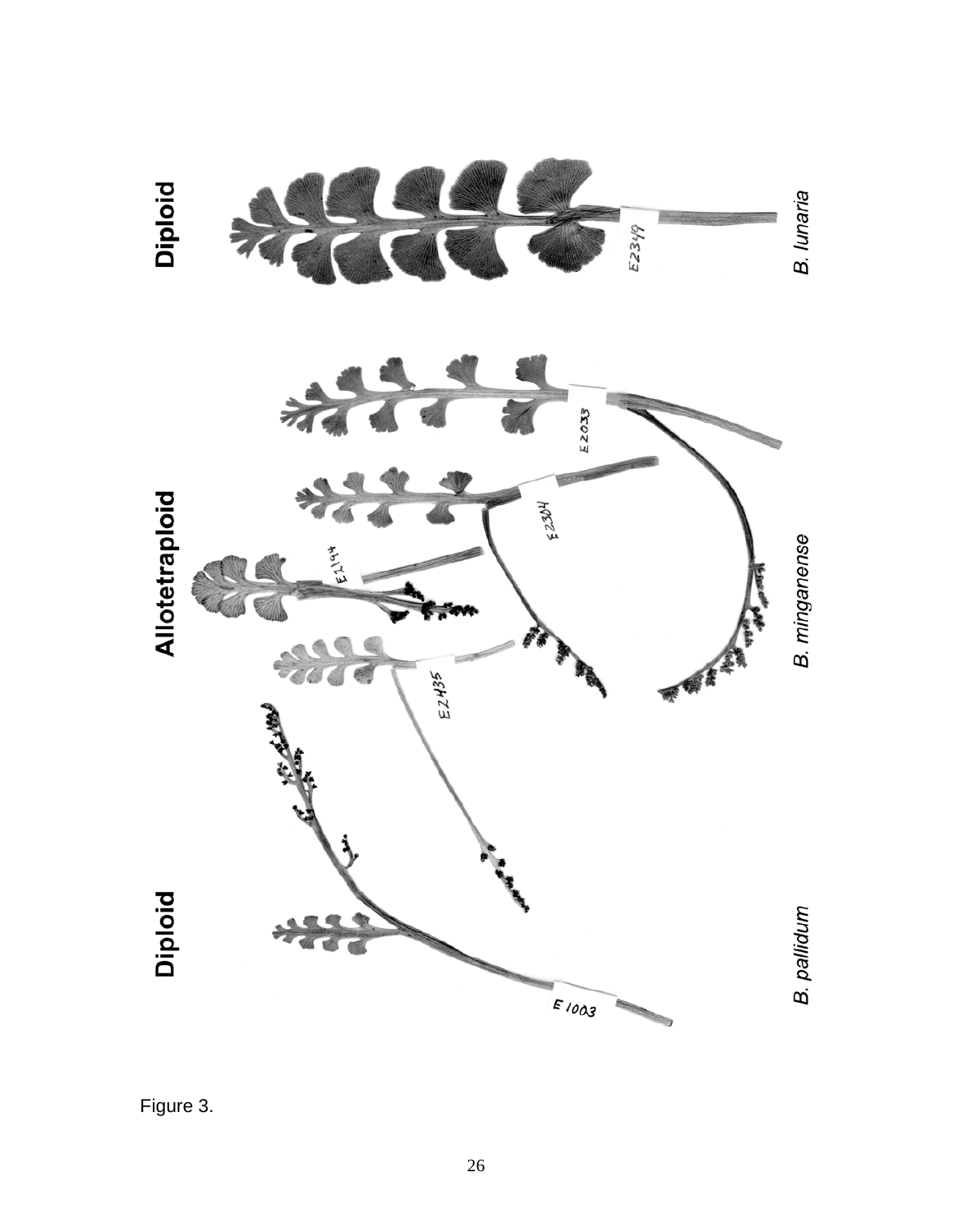

Figure 4.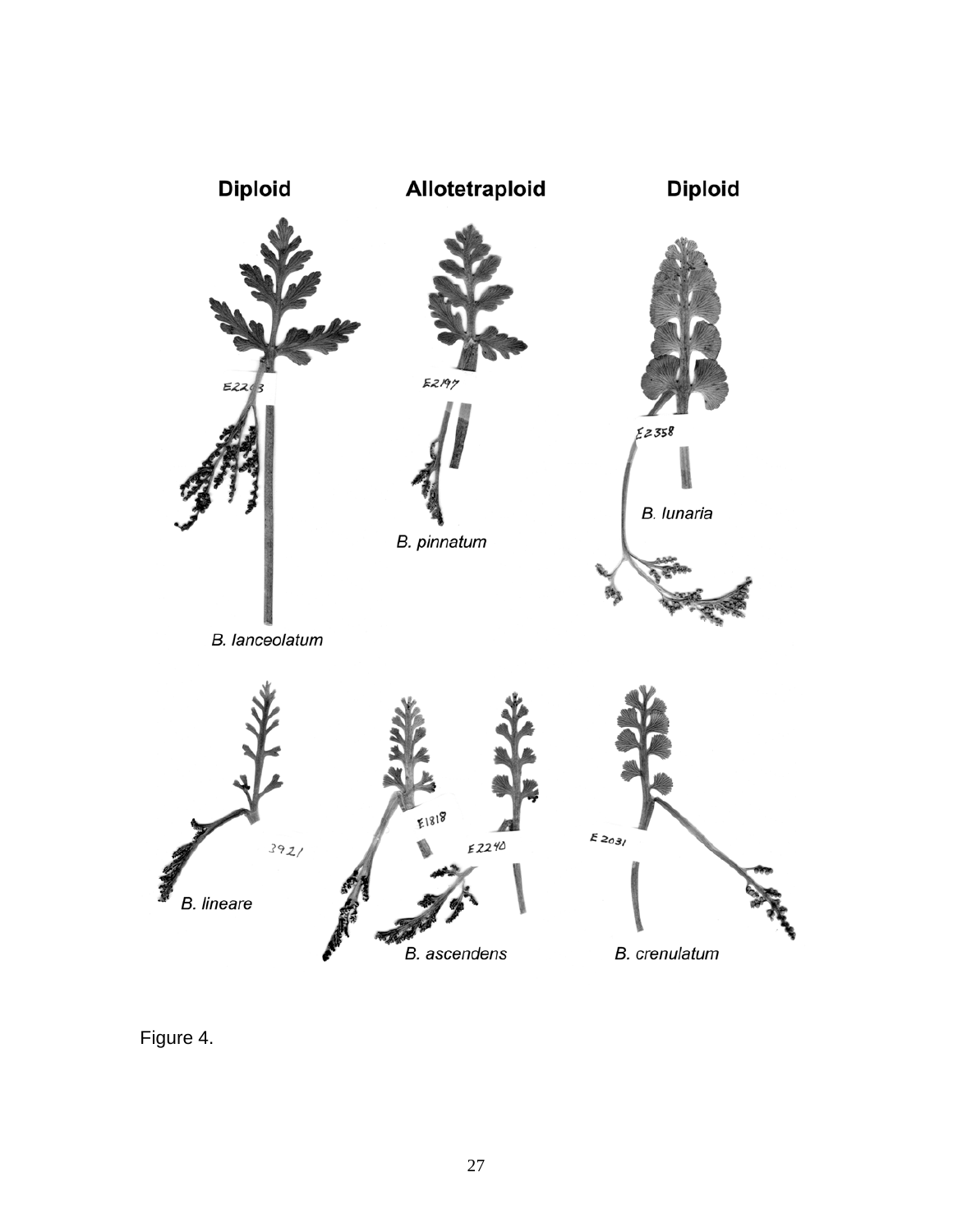

Figure 5.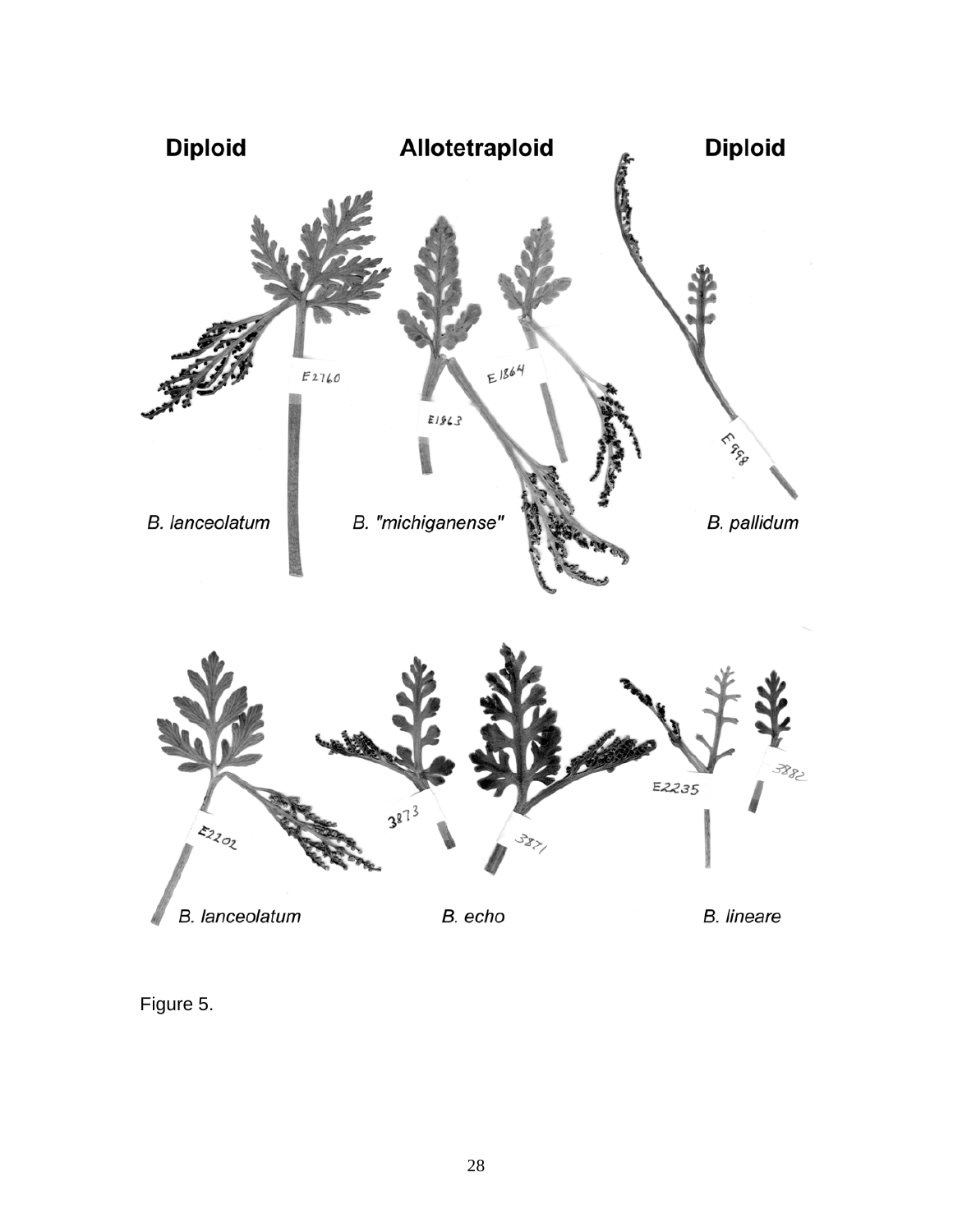The above scenario seems to be the best explanation for the genotypic and morphological diversity displayed by *Botrychium matricariifolium* in the Great Lakes Region (Farrar 1997). In a given site, one or several distinctive genotype/morphotype associations may exist, but when viewed from a regional perspective, all are subtypes of a basic species genotype derived from the same two ancestral diploid species. Furthermore, genotype/morphotype associations observed locally do not hold on a regional scale. The same genotype, as expressed in enzyme electrophoresis, may associate with a different morphology in different areas. A similar occurrence of multiple, subtly different morphotypes, all within the same basic species genotype, is present in western populations of *Botrychium minganense*, and, to a lesser extent, in other tetraploids, and may be the result of multiple origins of the species.

Gene silencing.—Another process that must be taken into account in explaining the genotypic and morphological diversity of allotetraploid species is gene silencing. In sexually reproducing species, it is imperative that at least one copy of each vital gene is maintained on each of two homologous chromosomes. (Although a single copy of a gene may suffice for production of the gene product, two copies on homologous chromosomes are necessary to assure that each haploid spore receives a copy.) It is not necessary that a plant have more than two copies of most genes. The "extra" gene copies in tetraploids are redundant and superfluous. These extra genes can become disfunctional without consequences that are lethal to the plant. Such disfunctional genes are said to have been silenced; they do not produce functional enzymes and thus are not detectable in electrophoresis procedures (Werth and Windham 1991).

 When an expected allele from one of the allotetraploid's parent species is not present, it may be due to gene silencing. For example, because of the many unique alleles in *B. lunaria* and their presence in *B. minganense*, we can be fairly certain that *B. lunaria* was one of the diploid species involved in the hybridization leading to *B. minganense*. Yet, there are many populations of *B. minganense* in which the expected allelic contribution from *B. lunaria* is missing (has been silenced) in some enzymes (e.g. in triose phosphate isomerase (TPI)). Interestingly, the particular pattern of silencing is often different in different populations of the same allotetraploid species. In *B. minganense* either one, both or neither of the *B. lunaria* alleles for TPI-1 and TPI-2 may be silenced in a given population (see discussion under *Botrychium minganense*). The degree to which gene silencing can produce morphological or physiological change is unknown, but some researchers have proposed that extensive differentiation between populations via gene silencing could lead to differentiation and even the evolution of new species (Werth and Windham 1991).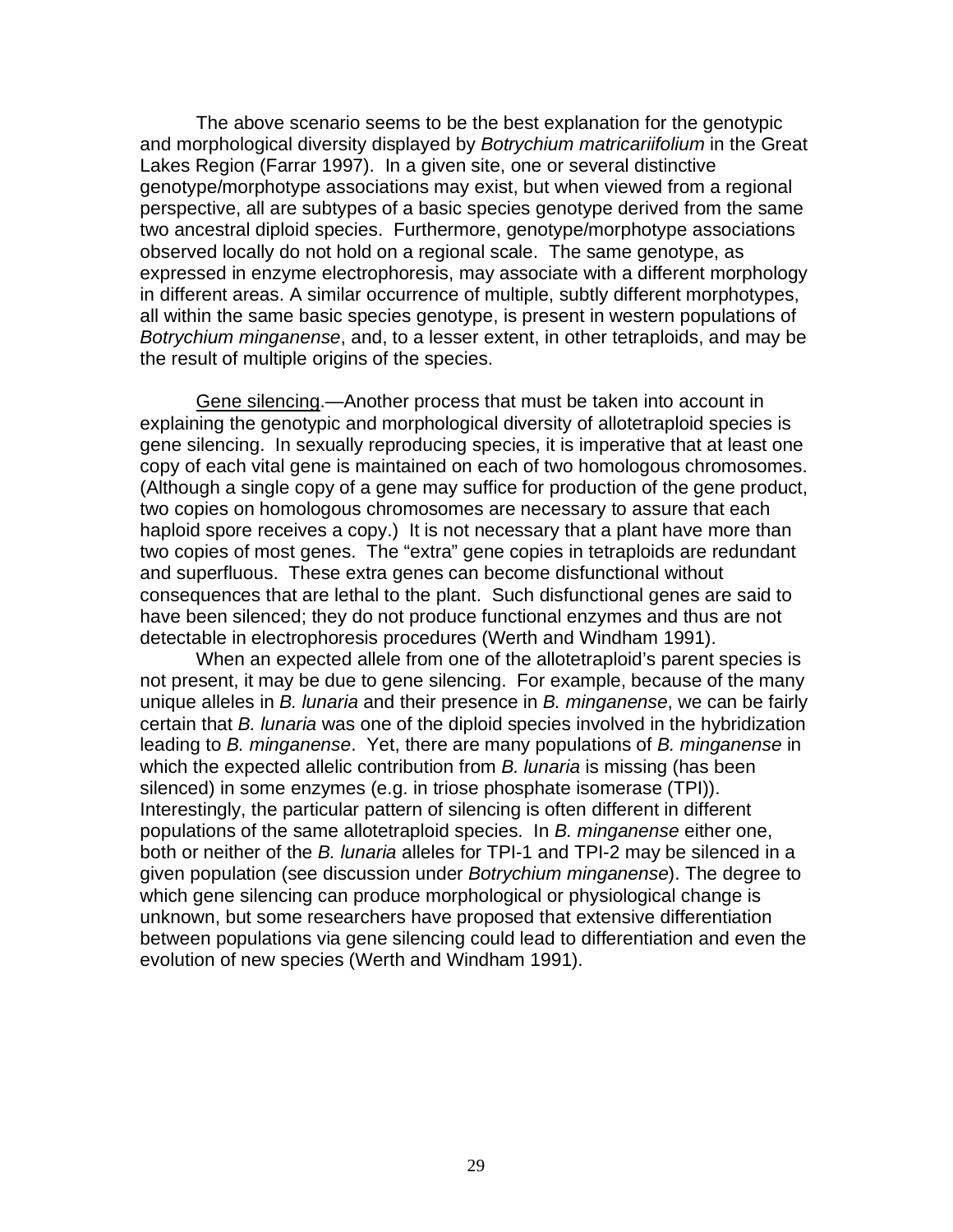### **POPULATION GENETICS OF** *BOTRYCHIUM* **SUBGENUS** *BOTRYCHIUM*

Breeding system.—In order to understand the distribution of genetic and morphological variation within and between species, it is necessary to understand the reproductive biology of moonwort ferns (see Life History section for a more complete description). Being pteridophytes, they have two separate life stages. The relatively large above-ground sporophyte produces spores that have half the number of chromosomes of the parent sporophyte. These spores germinate underground and grow into the gametophyte stage. Each gametophyte produces both male and female gametangia containing sperm and eggs, respectively. When a sperm is released from a mature antheridium, it swims to an open archegonium, then down the archegonial neck to an egg with which it fuses to initiate the next sporophyte generation. These acts of sexual reproduction take place underground. Travel through soil by swimming sperm must be considerably hindered relative to sperm swimming in liquid on the soil surface as is the case for most ferns. In the underground environment, sperm from one gametophyte plant may be unable to reach another gametophyte more than a few millimeters distant. They are quite capable though of swimming to archegonia and fertilizing eggs on the same gametophyte less than one millimeter away. This union of gametes from the same gametophyte constitutes **intragametophytic self-fertilization**.

Enzyme electrophoresis allows recognition of heterozygous individuals, those containing two different alleles at a given gene locus. Because heterozygous individuals of diploid species can be produced only by crossfertilization between different gametophytes, electrophoretic determination of the number of heterozygous individuals in a population of a diploid species allows estimation of the amount of cross-fertilization that is occurring. Of thousands of individual *Botrychium* plants examined electrophoretically in several studies (Soltis and Soltis 1986, Hauk and Haufler 1999, Farrar 1998, 2001), less than 1% have shown heterozygosity from out-crossing. This observation provides strong support for the hypothesis that sexual reproduction in *Botrychium* is predominantly by intragametophytic self-fertilization.

Intragametophytic self-fertilization in pteridophytes has several important genetic consequences. Because all cells of an individual gametophyte are derived from a single initial cell, sperm and eggs produced by that gametophyte are genetically identical. Fertilization of an egg by sperm from the same gametophyte unites identical genotypes. The resulting sporophyte has exactly the genotype of the gametophyte from which it was produced. When that sporophyte produces spores, those too will be all be genetically identical and identical to the original gametophyte. Gametophytes growing from those spores will likewise be of the same genotype, and so on, as long as intragametophytic selfing occurs. With no means of generating genetic variability (except by rare mutations) **sexual reproduction in** *Botrychium***, through intragametophytic self-fertilization, becomes equivalent genetically to vegetative reproduction**.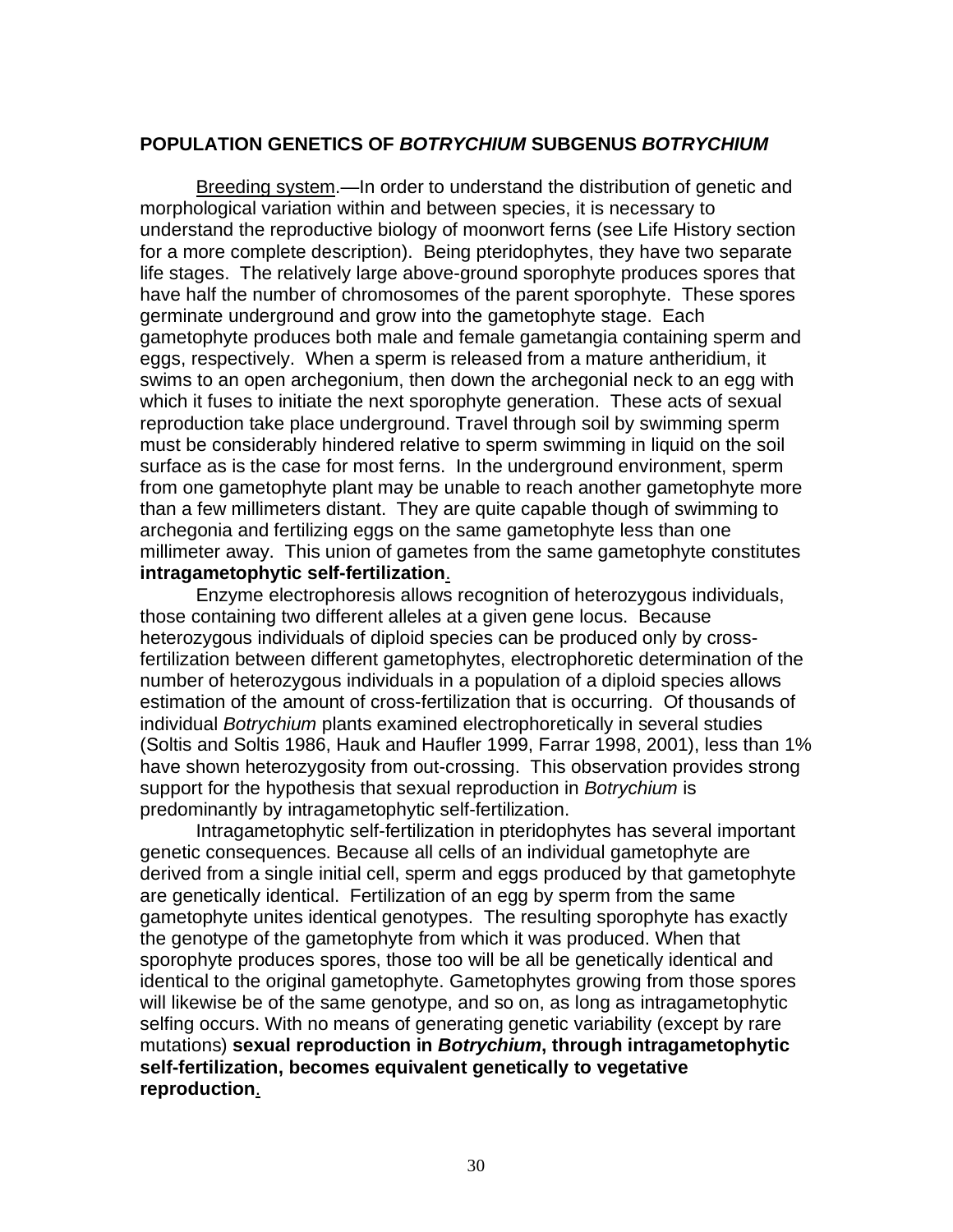Distribution of variability.—The sexual life cycle, although it fails to generate genetic variability through recombination in *Botrychium*, still conveys distinct advantages. First, it facilitates wide distribution of plants through production of spores. Second, since all alleles are expressed when in a homozygous condition, this inbreeding system of *Botrychium* prevents accumulation of deleterious recessive alleles. This is important in considering the potential of a single isolated spore to initiate a new population.

Regularly out-breeding species accumulate a "genetic load" of deleterious recessive genes that are shielded from selection because they are not expressed in heterozygous individuals. If such individuals are forced to undergo selffertilization, this genetic load is expressed in the homozygous offspring causing them to be inviable. [This is often referred to as inbreeding depression, a potential problem for small populations of out-breeding species.] For successful reproduction, out-crossing species require two genetically different gametophyte plants growing close enough to allow sperm of one to swim to the egg of the other. The farther apart the gametophytes, the less likely is fertilization. The further spores travel from an established population, the less likely it becomes that two spores will land sufficiently close to allow cross fertilization. Thus, outcrossing species are hindered in colonizing new sites when these sites are at some distance (miles) from existing populations (Peck et al. 1990, Dassler and Farrar 2001).

 Species that regularly reproduce by intragametophytic selfing carry no genetic load. Inbreeding depression does not occur in such species because there are no shielded deleterious alleles. These species have a distinct advantage in long-distance dispersal and establishment (Crist and Farrar 1983, Peck et al. 1990). A single spore dispersed a long distance from the parent plant is capable of producing an isolated gametophyte which can successfully reproduce by self fertilization. The resulting sporophyte then can produce spores and a new population. However, each plant of this new population will be genetically identical, carrying the genotype of the original spore. This explains why the genetic variability found in *Botrychium* species is often partitioned among populations rather than among individuals within populations (Farrar 2001). That is, all individuals at a given site are often of one genotype, whereas all those at another site may be of a different genotype. [Different genotypes may exist within the species due to differentiation through mutation and, in tetraploids, gene silencing and multiple origins (see Species and Evolution).]

 Often an individual genotype is associated with subtle but distinctive morphological traits. In *Botrychium* populations produced from a single "founding" spore, all members will maintain that "phenotype" of distinctive morphological traits as well as the same genotype. Such a population is essentially a clone, the same as if it had been produced by vegetative reproduction. It is similar to a clone of aspens, all of which often maintain a distinctive appearance.

 If a second spore from a different source lands in the vicinity of the first population it may bring a new and distinctive genotype and phenotype to the area. Because members of each phenotype reproduce almost exclusively by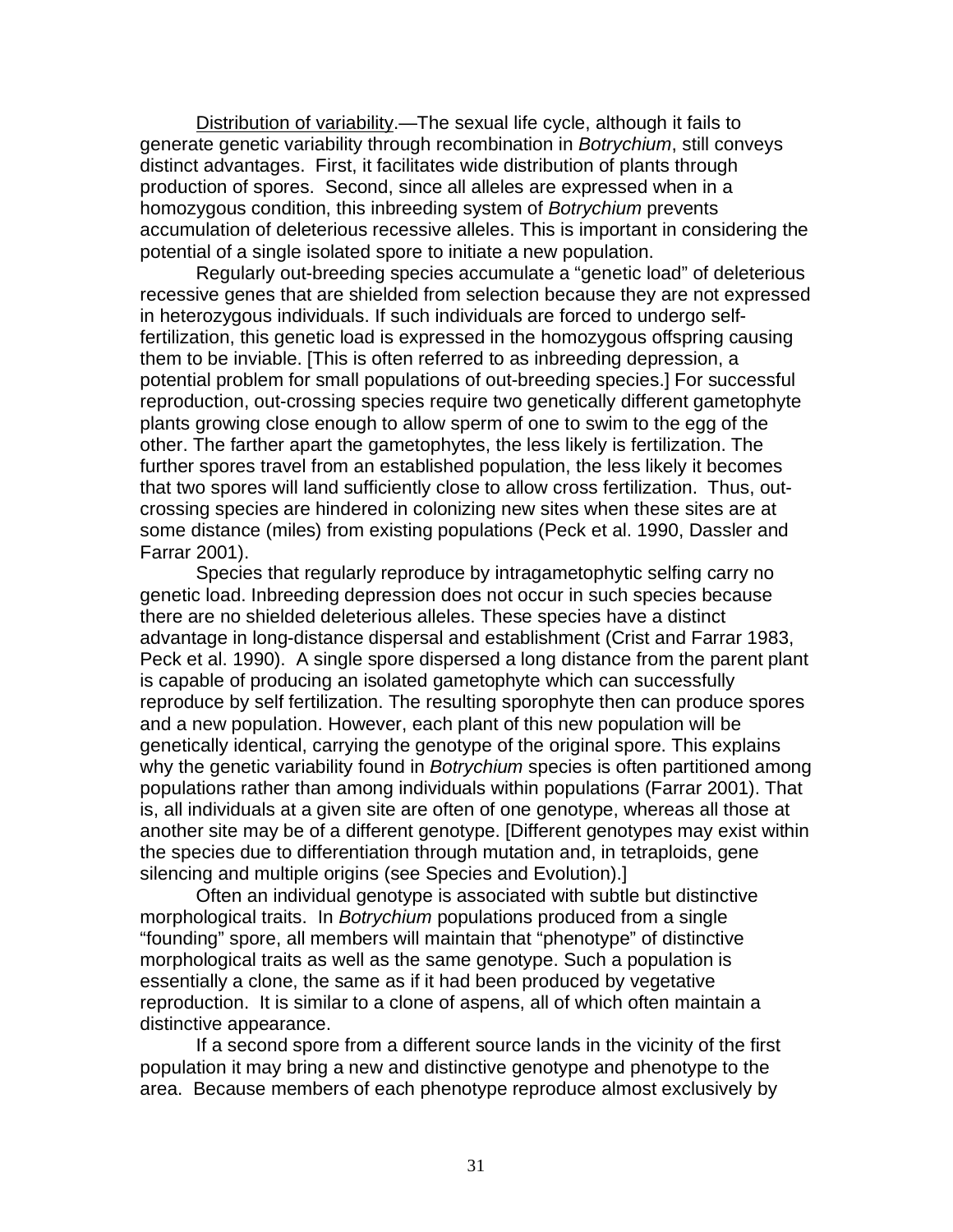self-fertilization, the two phenotypes may exist side-by-side without blending. It is thus possible to perceive distinctive populations of the same species which are adjacent or co-mingled, much the same as it is often possible to perceive distinctive adjacent or co-mingling clones of aspens.

 It is important to appreciate the difference between adjacent but nonblending populations of the same *Botrychium* species and adjacent but nonblending populations of two different *Botrychium* species. In the first case, plants of the two types remain distinct because of intergametophytic selfing as described above. In the second case, the two types remain distinct not only because of selfing, but also because they are genetically incompatible occasional interbreeding produces only sterile plants. Maintenance of nonblending phenotypes within the same area is often cited as an indication that genetic differentiation between the two types has reached the level of species distinction. Because of intragametophytic selfing, maintenance of morphological distinctiveness between adjacent "clones" in *Botrychium* is not always an indication of different species.

Migration.—Because of the small size of their propagules (spores), migration of fern species through spore dispersal is often assumed to be much greater than that of most seed plants (Smith 1972). That long-distance migration does occur in some species is undisputable (Crist and Farrar 1983, Ranker et al. 1994), however, as pointed out by W. H. Wagner (1972), most fern species show the same types of range restrictions as seed plants.

For many fern species migration is restricted to short distances by the requirement for two spores, and the gametophyte plants growing from them, to be sufficiently close (a few centimeters) to permit cross-fertilization. In such species, failure to attain bisexuality and/or genetic load (recessive lethal alleles) is a powerful deterrent to successful reproduction by isolated gametophytes (Peck et al. 1990).

As discussed above, in *Botrychium* species individual gametophytes regularly become bisexual and all genetic studies examining these plants indicate that most sporophyte plants are produced through intragametophytic selfing, that is, fertilization of the egg by sperm from the same gametophyte. This being the case, successful migration by *Botrychium* species should be limited only by the distance of spore travel and the probability of a still viable spore landing in a suitable habitat. [Suitable habitat, discussed elsewhere, may include access to mineral soil, appropriate soil chemistry and moisture, presence of mycorrhizal fungi, etc.]

Peck et al. (1990) determined that more than 90% of spores released by *Botrychium virginianum* were deposited within five meters of the source plant, with that number increasing with the degree to which the source plant was immersed within surrounding vegetation. This sharply curtailed dispersal pattern is typical of the leptokurtic pattern obtained by other studies of spore dispersal (Ingold 1971). It must be recognized however that even 1% of the spores produced by a typical moonwort is a very large number (thousands) of potential propagules. Despite this seemingly large potential for migration, recent genetic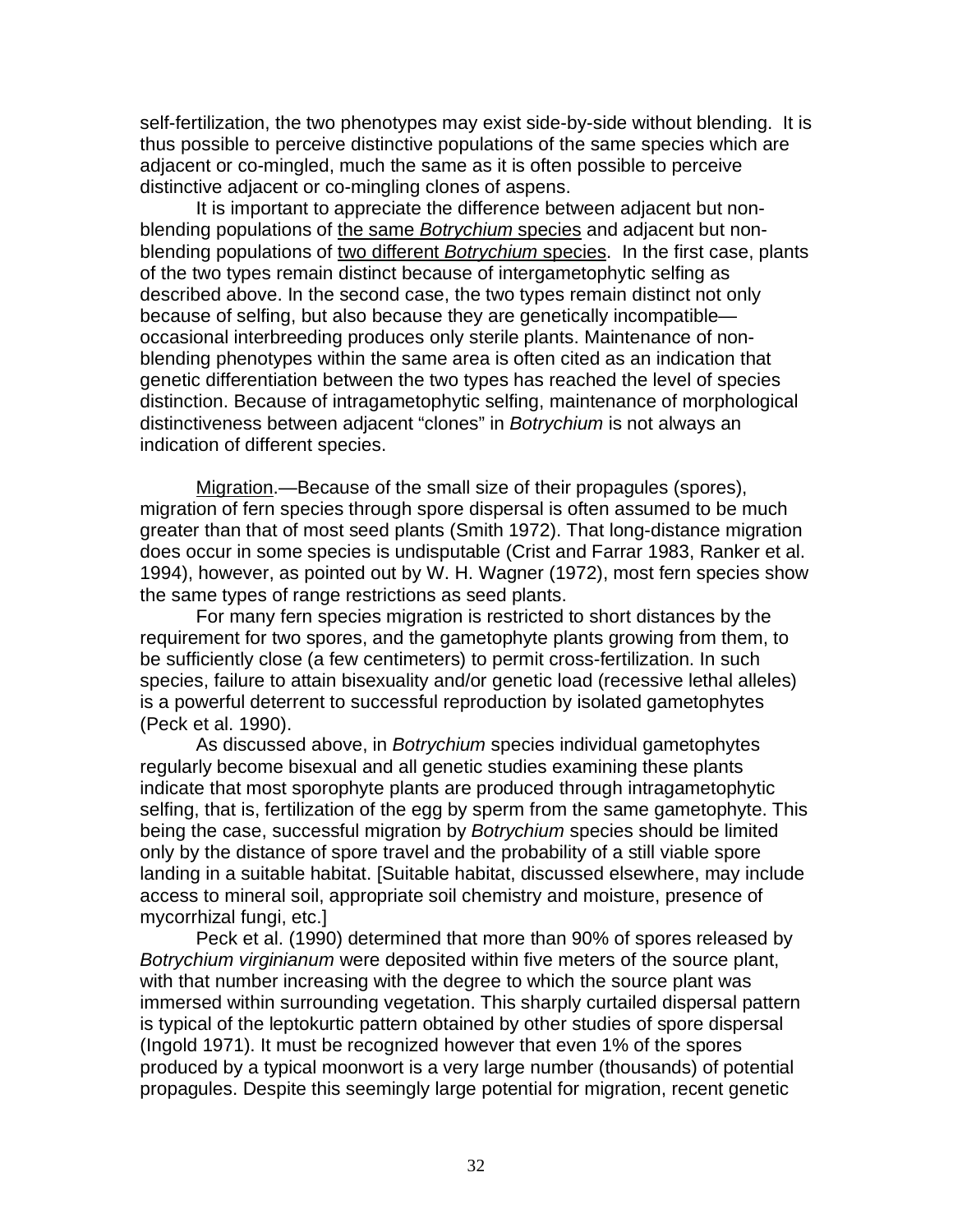studies on *Botrychium simplex* (Farrar unpublished) further document surprising restriction of migration over small distances.

In populations in the Sierra Nevada range of California, populations of *B. simplex* display great variability in allelic composition, with several alleles restricted to one or a few populations. Such differences could not be maintained among populations with unrestricted inter-populational migration. On a smaller scale, 14 samples of a presumed metapopulation of *B. simplex* within a 2 x 0.5 mile meadow display a similar pattern. Extreme differentiation among populations is present, including unique alleles, between populations less than 100 M apart, even though the plants grow in short meadow vegetation with sporophores elevated above the vegetation. This evidence indicates restriction of migration such that 1) populations more than a few miles apart may be effectively isolated and 2) that suitable uncolonized habitat at these distances have a low probability of receiving a sufficient number of spores to assure colonization.

 Genetic variability.—It is important to note that the overall genetic variability within *Botrychium* species is remarkably low relative to other ferns and vascular plants. The average number of alleles per gene locus in diploid moonwort species is 1.36, the average for all ferns is 2.3 and the average for seed plants is 1.96. In moonworts only 28.8% of gene loci have more than one allele. For all ferns this average is 60.2% and for flowering plants it is greater than 50%. Even self-pollinating flowering plants maintain a higher level of genetic variability (1.69 and 41.8%) than do moonwort *Botrychium* species (Hamrick and Godt 1990, Li and Haufler 1999, Farrar unpublished).

The low genetic variability in *Botrychium* is due in large part to its reproductive mode of intragametophytic selfing that causes all alleles to be expressed. Deleterious alleles are not shielded through heterozygosity, and thus do not accumulate in the genome as is the case in out-breeding species. It is likely also that metapopulation dynamics have contributed to loss of genetic diversity through multiple founder effects where few or only a single genotype is transferred through successive short-lived populations.

 Allopolyploid variability.—Low genetic variability and its causes are somewhat ameliorated in allopolyploids. These species can maintain fixed heterozygosity despite intragametophytic selfing. In meiosis, each spore always receives one chromosome from each pair of homologs contributed from each of the diploid "parents". Each of the two chromosome sets forming the initial hybrid, after doubling, pair and separate independently of the other. Intragametophytic selfing assures that each set remains homozygous, but any differences between the sets remains "fixed", unless altered by gene silencing or other mutations.

It is probably safe to assume that many more species of *Botrychium*, both diploid and polyploid, have evolved than are now present. We can think of these as evolutionary experiments, some have failed (gone extinct), others have remained, leaving us with our current suite of species. Because such a high proportion (63%) of the extant species are allopolyploids, we can speculate that there are some advantages to being allopolyploid. Possibly allopolyploids have a